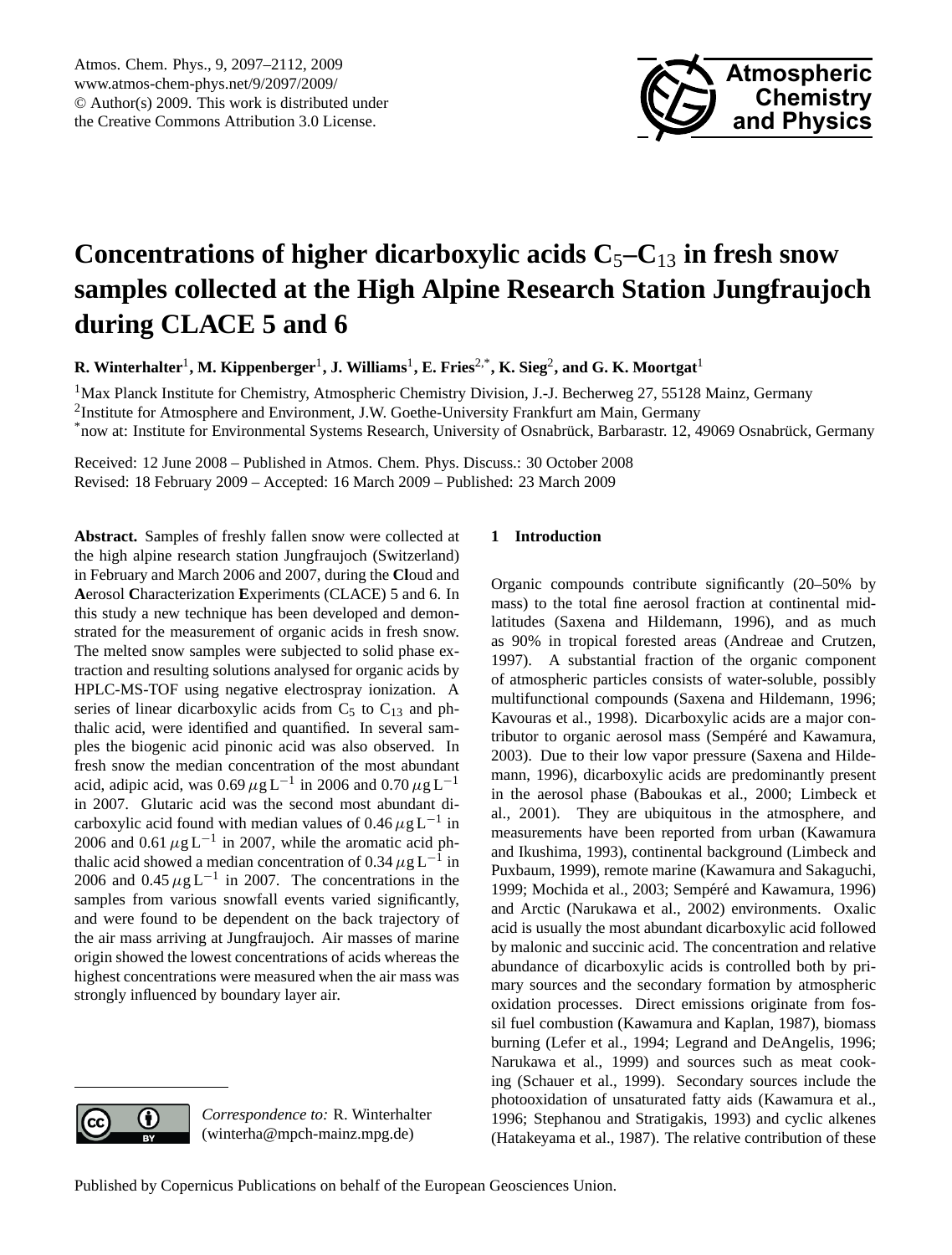| 2098                |                                                                                                    |                                                       | R. Winterhalter et al.: Dicarboxylic acids in snow collected during CLACE 5 and 6 |                                                     |                                              |                                      |
|---------------------|----------------------------------------------------------------------------------------------------|-------------------------------------------------------|-----------------------------------------------------------------------------------|-----------------------------------------------------|----------------------------------------------|--------------------------------------|
|                     | Table 1. Extraction efficiencies, blank values and detection limits of the analysed organic acids. |                                                       |                                                                                   |                                                     |                                              |                                      |
| Compound name       | Structure                                                                                          | Molecular weight<br>$\left[\text{g mole}^{-1}\right]$ | <b>Extraction efficiency</b><br>[%]                                               | <b>Blank</b> <sup>a</sup><br>$[{\rm nmol}\,L^{-1}]$ | LOD <sup>b</sup><br>$\text{[nmol } L^{-1}$ ] | LOQ <sup>c</sup><br>[nmol $L^{-1}$ ] |
| Glutaric acid       | COOH<br>HOOC                                                                                       | 132                                                   | 65                                                                                | 0.42                                                | 11.8                                         | 39.6                                 |
| Adipic acid         | оон<br>HOOC                                                                                        | 146                                                   | 102                                                                               | 0.57                                                | 8.2                                          | 27.3                                 |
| Pimelic acid        | HOOO<br><b>HOO:</b>                                                                                | 160                                                   | 92                                                                                | 0.15                                                | 6.9                                          | 22.9                                 |
| Suberic acid        | юон<br>HOO                                                                                         | 174                                                   | 76                                                                                | 0.30                                                | 4.0                                          | 15.4                                 |
| Azelaic acid        | HOO                                                                                                | 188                                                   | 79                                                                                | 0.14                                                | 1.3                                          | 4.3                                  |
| Sebacic acid        | HOOC                                                                                               | 202                                                   | 77                                                                                | 0.06                                                | 1.9                                          | 6.1                                  |
| Undecanedioic acid  | HOOC                                                                                               | 216                                                   | 71 <sup>d</sup>                                                                   | 0.02                                                | 0.6 <sup>d</sup>                             | 2.0 <sup>d</sup>                     |
| Dodecanedioic acid  | HOOO                                                                                               | 230                                                   | 61                                                                                | n.d. <sup>e</sup>                                   | 0.9                                          | 3.0                                  |
| Tridecanedioic acid | HOOC<br>соон<br>:оон                                                                               | 244                                                   | 41                                                                                | n.d.                                                | 2.5                                          | 8.3                                  |
| Phthalic acid       | :OOH                                                                                               | 166                                                   | 83                                                                                | 0.95                                                | 9.6                                          | 32.0                                 |
| Pinonic acid        | COOH                                                                                               | 184                                                   | 74                                                                                | n.d.                                                | 29.5                                         | 98.2                                 |

Table 1. Extraction efficiencies, blank values and detection limits of the analysed organic acids. able 1. Extraction efficiencies, blank values and detection limits of the analysed organic acids. Advertis Entertain Choronology crain values and detection minister and sharp see expanse acres.

Blank values from extraction of pure water samples with pre-concentration factors between 100 to 200. Blank values from extraction of pure water samples with pre-concentration factors between 100 to 200. Blank values from extraction of pure water samples with pre-concentration factors between 100 to 200. <sup>a</sup> Blank values from extraction of pure water samples with pre-concentration factors between 100 to 200.

<sup>b</sup> LOD: Limit of detection of the HPLC/MS method defined as 3-fold standard deviation of background signal.

<sup>c</sup> LOQ: Limit of quantication of the HPLC/MS method defined as 10-fold standard deviation of background signal.

 $\frac{1}{2}$  Detail and the coordination of the FIFE DIMB memory defined as 10 total standard deviation of background signal.<br><sup>2</sup> Net districted  $\frac{d}{dt}$  blank values from the HPLC/MS method defined as 3-fold standard deviation of background signals of  $C_8$  to  $C_{13}$  dicarboxylic acids.  $\frac{1}{2}$  begin the HPLC/MS method defined as 10-fold standard deviation of background signal signal signal signal signal signal signal signal signal signal signal signal signal signal signal signal signal signal signal s <sup>d</sup> Interpolated from the response factors of C<sub>8</sub> to C<sub>13</sub> dicarboxylic acids. d Interpolated from the response factors of  $C_8$  to  $C_{13}$  dicarboxylic acids.

Production contains the contains of the contains of the contains of the contains of the contains of the contains of the contains of the contains of the contains of the contains of the contains of the contains of the contai Not detected. e Not detected.  $B_{\text{B}}$  values water samples with pre-concentration factors between  $\frac{1}{2}$  $\Gamma$  and detection.  $\Gamma$  and defined as  $\Gamma$  $\frac{1}{100}$  the response factors of  $C_8$  to  $C_9$  to  $C_9$ <sup>e</sup> Not detected e Not detected.

sources and their temporal and spatial variability is still un-<br>et al., 2001) to some extent. The firclear (Mochida et al., 2003). A recent modelling study for ing of the role of organic acids in ic he North Pacific implies that  $C_2 - C_7$  dicarboxylic acids are the North Pacific implies that  $C_2-C_7$  dicarboxylic acids are sources and their temporal and spatial variability is still un-et al., 2001) to some extent. The firs sources and their temporal and spatial variability is still unof anthropogenic origin, whereas  $C_8 - C_{11}$  species might be of natural origin, possibly emitted from the ocean (Mochida et al., 2003).

Dicarboxylic acids have been also measured in snow samples from remote and urban locations, although to date only three studies have been reported. High concentrations up to 11.5  $\mu$ g L<sup>-1</sup> for azelaic acid were found in Tokyo (Sempéré and Kawamura, 1994) and concentrations up to  $18.5 \mu g L^{-1}$ for phthalic acid in Sapporo (Kawamura and Watanabe, 2004). Interestingly, even in the remote Arctic concentrations up to  $3 \mu g L^{-1}$  for phthalic acid have been found (Narukawa et al., 2002).

The dicarboxylic acids are very water-soluble and reside mainly in the particle phase. They can also be involved in the formation of cloud condensation nuclei (Raymond and Pandis, 2002). They are effectively removed from the atmosphere by in-cloud and below cloud scavenging processes. A major point of interest is the potential role of dicarboxylic acids in the formation of ice nuclei. The soluble organic acids are expected to depress the freezing point of water. However, some of these acids can be surface active (Tervahattu et al., 2005) and hence could cause ice nucleation to occur more readily through preferential surface aggregation. In laboratory studies the ability of oxalic acid dihydrate as ice nucleator has been demonstrated (Zobrist et al., 2006), whereas higher dicarboxylic acids rather inhibit ice nucleation (Prenni et al., 2001) to some extent. The first step in the understanding of the role of organic acids in ice nucleation is to quantify these compounds in fresh snow.

The main analytical technique applied to date for the quantification of higher organic acids in aerosol, rain and snow samples is gas-chromatography coupled with massspectrometry (GC/MS) after derivatization of the nonvolatile organic acids to their respective volatile methylester or n-butylester (Kawamura and Ikushima, 1993) to enable gas-chromatographic separation. Liquid-chromatography coupled with mass-spectrometry (HPLC/MS) has also been applied to analyze organic acids (Warnke et al., 2006; Römpp et al., 2006). The application of liquid-chromatography has the advantage that no derivatization step is needed prior to analysis.

In this study HPLC/MS-TOF with electrospray ionization in the negative mode was applied to the measurement of dicarboxylic acids in snow samples for the first time. Preconcentration of the analytes from the freshly precipitated snow samples was accomplished by a novel solid phase extraction method using a strong anion exchange resin. The obtained concentrations are compared with back trajectory calculations and a correlation between air mass history and amount of the acids measured is discussed. The method is demonstrated here for the analysis of fresh snow collected at a high altitude site in Central Europe.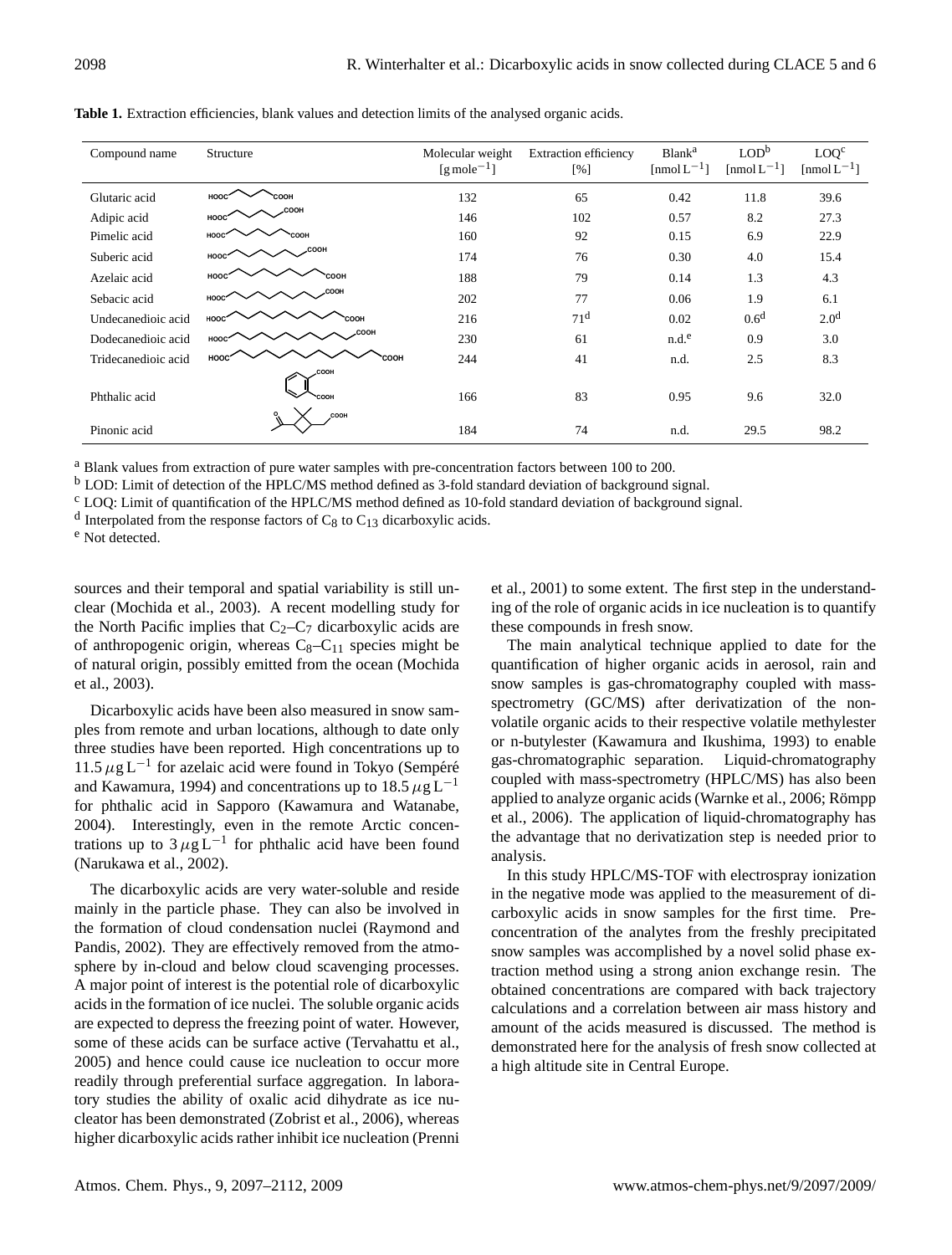| Date        | Sampling | $#$ of         | Sample type <sup>a</sup> | Snowfall/comments              | $T_{\rm air}$ | $T_{\mathrm{snow}}$      | Wind direction | Wind speed        |
|-------------|----------|----------------|--------------------------|--------------------------------|---------------|--------------------------|----------------|-------------------|
|             | time     | samples        |                          |                                | [°C]          | [°C]                     | $[^{\circ}]$   | $\rm [m\,s^{-1}]$ |
| 20 Feb 2006 | 09:30    | $\overline{2}$ | A B                      | snow in the morning            | $-15$         | $-16$                    | 150            | 10.5              |
| 20 Feb 2006 | 17:00    | 1              | $\mathbf{A}$             | after 1h snowfall              | $-14.5$       | $-21$                    | 199            | 3.9               |
| 22 Feb 2006 | 15:45    | $\overline{2}$ | A B                      | snowfall since 12:00           | $-12.9$       | $-14.5$                  | 168            | 7.6               |
| 24 Feb 2006 | 12:30    | $\overline{2}$ | A B                      | snowfall since 08:00           | $-17$         | $-14$                    | 156            | 12.8              |
| 24 Feb 2006 | 19:30    | $\overline{2}$ | A B                      | snowfall since 08:00           | $-13.9$       | $-18.4$                  | 167            | 14.3              |
| 5 Mar 2006  | 09:00    | $\overline{c}$ | A B                      | since early morning            | $-14.8$       | $-26.4$                  | 340            | 7.2               |
| 8 Mar 2006  | 14:30    | $\overline{c}$ | A B                      | snowfall since 08:00           | $-6$          | $-12.4$                  | 321            | 20.9              |
| 11 Mar 2006 | 10:00    |                | $\mathsf{C}$             | snow fall 20 cm                | $-18$         | $-23.2$                  | 314            | 9.6               |
| 11 Mar 2006 | 15:15    |                | $\mathcal{C}$            | still snowing                  | $-17.1$       | $-20.2$                  | 313            | 13.8              |
| 12 Mar 2006 | 10:30    | 1              | $\mathsf{C}$             | still snowing                  | $-24.9$       | $-32$                    | 315            | 6.7               |
| 20 Mar 2006 | 18:15    | 1              | $\mathsf{C}$             | snowfall since 17:00           | $-10.4$       | $-12$                    | 329            | 2.6               |
| 24 Feb 2007 | 14:30    | 3              | $\mathsf{C}$             | since $09:30$                  | $-12.7$       | $\overline{\phantom{0}}$ | 286            | 1.7               |
| 25 Feb 2007 | 07:15    | 3              | $\mathsf{C}$             | night/still snowing            | $-10.7$       | $\equiv$                 | 218            | 2.3               |
| 25 Feb 2007 | 16:35    | 3              | $\mathsf{C}$             | still snowing                  | $-13$         | $\equiv$                 | $74 - 340$     | 2.6               |
| 26 Feb 2007 | 07:25    | 3              | $\mathcal{C}$            | still snowing                  | $-16$         | $\equiv$                 | 238            | 5.6               |
| 26 Feb 2007 | 18:30    | 3              | $\mathsf{C}$             | since $16:00$                  | $-16$         | $\overline{\phantom{0}}$ | $31 - 258$     | 5                 |
| 27 Feb 2007 | 07:00    | 3              | $\mathcal{C}$            | during night                   | $-17.2$       | $\equiv$                 | $24 - 175$     | $3.2 - 5.9$       |
| 28 Feb 2007 | 11:00    | 3              | $\mathcal{C}$            | still snowing                  | $-8.0$        |                          | 27-249         | 3.9               |
| 2 Mar 2007  | 09:00    | 3              | $\mathcal{C}$            | during night                   | $-12.3$       | $-9.0$                   | 6              | 12                |
| 4 Mar 2007  | 08:00    | 3              | $\mathsf{C}$             | until 22:00 night              | $-13.0$       | $-7.0$                   | 56-348         | 3                 |
| 5 Mar 2007  | 18:00    | 3              | $\mathcal{C}$            | 17:00 very little              | $-12.7$       | $-6.0$                   | 290            | 2.2               |
| 7 Mar 2007  | 09:30    | 3              | $\mathcal{C}$            | still snowing                  | $-10.5$       | $-5.0$                   | 135            | 8.5               |
| 8 Mar 2007  | 08:15    | 3              | $\mathsf{C}$             | during night (5 cm)            | $-10.0$       | $-7.0$                   | $35 - 350$     | $1.6 - 4.1$       |
| 10 Mar 2007 | 09:55    | 3              | $\mathsf{C}$             | during night $(50 \text{ cm})$ | $-16.0$       | $-9.0$                   | 99             | 8.8               |

**Table 2.** Snow samples collected during CLACE 5 and 6 and meteorological parameters at the time of collection.

<sup>a</sup> A: surface layer (2 cm), B: lower layer without surface snow, C: whole sample without separation of surface and underlying layer.

## **2 Methods**

#### 2.1 Sampling location

Snow sampling was performed during the CLACE 5 and 6 (CLoud and Aerosol Characterization Experiment) measurement campaigns, at the high altitude research station Jungfraujoch (JFJ, 3554 m a.s.l., 46°33′ N, 7°59′ E) in February and March 2006 and 2007, respectively. The Jungfraujoch is located in the central part of the Swiss Alps (for a topographic map see Lugauer et al., 2000). The large scale topography of the Swiss Alps along a Northwest-Southeast cross section is characterized by two mountain ranges with the Rhone valley in between. The JFJ is located on the northern crest of a saddle between the Mönch (4099 m) and Jungfrau (4158 m) mountains, and belongs to the glacier accumulation zone where monthly mean temperatures are below 0◦C all year around. The wind at the JFJ is channelled into either a northwestly or southeastly direction due to the local topography. The prevailing wind is northwesterly, with a frequency of 70–80% (Lugauer et al., 2000).

Due to its high elevation, the JFJ measurement station is mostly covered in cloud during snow fall periods (Baltensperger et al., 1991). It is therefore a good remote location for studying in-cloud scavenging of organic species by snow during precipitation events, with little influence of post snowfall deposition from local sources. With the exception of occasional construction activities, local emissions from the station and tourist facilities were negligible (Baltensperger et al., 1998).

Although for most of the time the JFJ measurement station resides in the free troposphere, an influence of the boundary layer on the free troposphere has been observed previously at JFJ (Baltensperger et al., 1997). Pollution in the air at JFJ results from transport from surrounding valleys (Li et al., 2005) or from long-range transport (Reimann et al., 2004).

Meteorological data (air temperature, wind speed, wind direction, etc.) were made available from the automatic meteorological station of the Swiss weather service located at the research station JFJ. Within the Swiss air pollution network NABEL, and as part of the Global Atmospheric Watch program (GAW), chemical parameters such as  $CO$  and  $NO<sub>x</sub>$ and aerosol mass (as  $PM_{10}$ ) were also measured at the JFJ measurement station.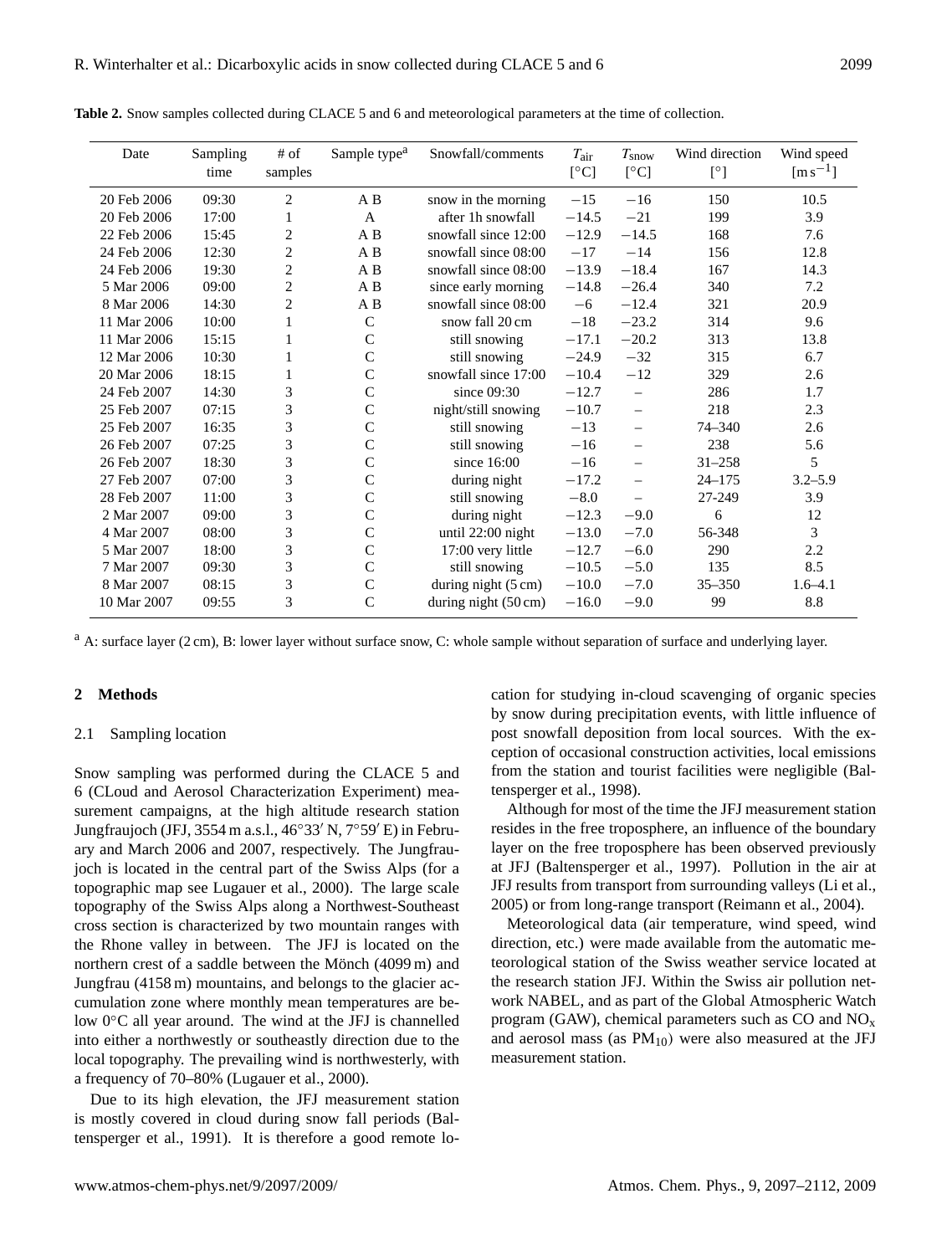| <b>Table 3a.</b> Concentrations of dicarboxylic acids in fresh snow samples (in ng $L^{-1}$ ) during CLACE 5 (2006). |  |
|----------------------------------------------------------------------------------------------------------------------|--|
|----------------------------------------------------------------------------------------------------------------------|--|

| Date and time     | Sample            | Glutaric | Adipic | Pimelic        | Suberic | Azelaic        | Sebacic        | Undecane-dioic | Dodecane-dioic | Tridecane-dioic | Phthalic |
|-------------------|-------------------|----------|--------|----------------|---------|----------------|----------------|----------------|----------------|-----------------|----------|
|                   | type <sup>a</sup> | $C_5$    | $C_6$  | C <sub>7</sub> | $C_8$   | C <sub>9</sub> | $C_{10}$       | $C_{11}$       | $C_{12}$       | $C_{13}$        | acid     |
| 20 Feb 2006 09:30 | A                 | 592      | 920    | 237            | 486     | 749            | 194            | 75             | 24             | 17              | 504      |
| 20 Feb 2006 09:30 | B                 | 415      | 686    | 210            | 345     | 452            | 132            | 63             | 28             | 17              | 362      |
| 20 Feb 2006 17:00 | A                 | 810      | 786    | 205            | 124     | 163            | 46             | 17             | 9              | 6               | 840      |
| 22 Feb 2006 15:45 | A                 | 618      | 1041   | 238            | 312     | 589            | 101            | 59             | 21             | 10              | 498      |
| 22 Feb 2006 15:45 | B                 | 513      | 4414   | 211            | 169     | 198            | 36             | 22             | 12             | 6               | 420      |
| 24 Feb 2006 12:30 | A                 | 455      | 681    | 153            | 249     | 389            | 198            | 32             | 20             | 15              | 322      |
| 24 Feb 2006 12:30 | B                 | 571      | 821    | 261            | 345     | 361            | 96             | 37             | 23             | 12              | 340      |
| 24 Feb 2006 19:30 | A                 | 560      | 524    | 182            | 168     | 219            | 63             | 24             | 12             | 8               | 708      |
| 24 Feb 2006 19:30 | B                 | 333      | 478    | 118            | 52      | 58             | 30             | 8              |                | $\overline{c}$  | 386      |
| 5 Mar 2006 09:00  | A                 | 544      | 3980   | 293            | 376     | 704            | 111            | 41             | 15             | 10              | 188      |
| 5 Mar 2006 09:00  | B                 | 230      | 346    | 132            | 120     | 174            | 29             | 17             | 10             | 3               | 93       |
| 8 Mar 2006 14:30  | A                 | 282      | 324    | 57             | 90      | 124            | 31             | 11             |                | 6               | 98       |
| 8 Mar 2006 14:30  | B                 | 280      | 784    | 144            | 314     | 496            | 50             | 52             | 6              | $\mathfrak{D}$  | 165      |
| 11 Mar 2006 10:00 | C                 | 51       | 70     | 101            | 240     | 454            | 62             | 36             |                |                 | 70       |
| 11 Mar 2006 15:15 | $\mathsf{C}$      | 3        | 73     | 13             | 35      | 73             | 10             | 5              |                |                 | 3        |
| 12 Mar 2006 10:30 | C                 | 53       | 70     | 11             | 15      | 36             | $\overline{4}$ | 3              |                | $\Omega$        | 237      |
| 20 Mar 2006 18:15 | C                 | 1362     | 1315   | 482            | 679     | 1256           | 153            | 131            | 23             | 13              | 1400     |

<sup>a</sup> A: surface layer (2 cm), B: lower layer without surface snow, C: whole sample without separation of surface and underlying layer.

Table 3b. Concentrations of dicarboxylic acids in fresh snow samples (in ng L<sup>-1</sup>) during CLACE 6 (2007).

| Date and time     | Sample            | Glutaric | Adipic | Pimelic | Suberic | Azelaic | Sebacic  | Undecane-dioic    | Dodecane-dioic | Tridecane-dioic | Phthalic | Pinonic |
|-------------------|-------------------|----------|--------|---------|---------|---------|----------|-------------------|----------------|-----------------|----------|---------|
|                   | type <sup>a</sup> | $C_5$    | $C_6$  | $C_7$   | $C_8$   | $C_9$   | $C_{10}$ | $\mathrm{C}_{11}$ | $C_{12}$       | $C_{13}$        | acid     |         |
| 24 Feb 2007 14:30 | C                 | 322      | 43     | 101     | 166     | 195     | 366      | 28                | 32             | 22              | 519      | n.d.    |
| 25 Feb 2007 07:15 | C                 | 608      | 931    | 191     | 184     | 652     | 113      | 177               | n.d.           | 13              | 265      | 118     |
| 25 Feb 2007 16:35 | C                 | 937      | 720    | 268     | 375     | 1832    | 62       | 48                | 29             | 8               | 1199     | 69      |
| 26 Feb 2007 07:25 | C                 | 402      | 588    | 215     | 313     | 396     | 64       | 42                | 38             | n.d.            | 447      | 22      |
| 26 Feb 2007 18:30 | C                 | 836      | 644    | 365     | 248     | 397     | 135      | 133               | 70             | 64              | 913      | 49      |
| 27 Feb 2007 07:00 | C                 | 616      | 701    | 217     | 148     | 331     | 92       | 30                | 21             | 6               | 21       | 34      |
| 28 Feb 2007 11:00 | $\mathcal{C}$     | 438      | 345    | 118     | 146     | 156     | 17       | 26                | n.d.           |                 | 362      | 18      |
| 2 Mar 2007 09:00  | C                 | 144      | 220    | 52      | 24      | 208     | 36       | 34                | n.d.           |                 | 151      | 49      |
| 4 Mar 2007 08:00  | C                 | 234      | 300    | 93      | 113     | 908     | 48       | 48                | 18             | 13              | 285      | 37      |
| 5 Mar 2007 18:00  | C                 | 1085     | 916    | 421     | 416     | 953     | 101      | 104               | 53             | 43              | 1329     | 30      |
| 7 Mar 2007 09:30  | C                 | 298      | 696    | 203     | 218     | 1164    | 75       | 121               | 98             | 27              | 385      | 90      |
| 8 Mar 2007 08:15  | C                 | 1194     | 1093   | 585     | 337     | 288     | 71       | 26                | 35             | 8               | 1695     | 159     |
| 10 Mar 2007 09:55 | C                 | 713      | 1240   | 429     | 966     | 1456    | 239      | 160               | 263            | 54              | 1447     | 46      |

<sup>a</sup> C: whole sample without separation of surface and underlying layer; Average of three samples of the same snowfall event.

## 2.2 Snow sampling

During the CLACE campaigns, fresh snow was collected either directly during precipitation, or in the early morning after nighttime precipitation. During CLACE 5 the snow was collected on the platform of the research station Sphinx, and during CLACE 6 on the roof of the lodge ("Berghütte").

The fresh snow samples were collected with a flat shovel  $(36 \text{ cm} \times 16 \text{ cm})$  made of polypropylene (the flat geometry allowed the sampling of snow layers of various thicknesses) and transferred into 2 L pre-cleaned glass container (soda lime glass, Wheaton). The sampling container was then closed with a PTFE coated polypropylene cap and the snow samples stored at  $-18°C$ . Prior to use, the glass bottles were cleaned with detergent, rinsed several times with nor-

mal drinking water and finally filled with ultra-pure water (Millipore,  $18 \text{ M}\Omega$ ). After 24 h the water was poured out and refilled with ultra-pure water. This procedure was repeated three times. The glass bottles were then closed with polypropylene caps which provided a gas tight seal until sampling.

During CLACE 5, the usual sampling procedure involved collecting two samples: one from the top layer of the freshly precipitated snow; and a second one from below the snow surface, in order to account for possible dry deposition of organic acids after snowfall. During CLACE 6 three samples of the same snowfall event were collected without separation of surface and underlying layer in order to determine the variability of samples from the same snowfall event.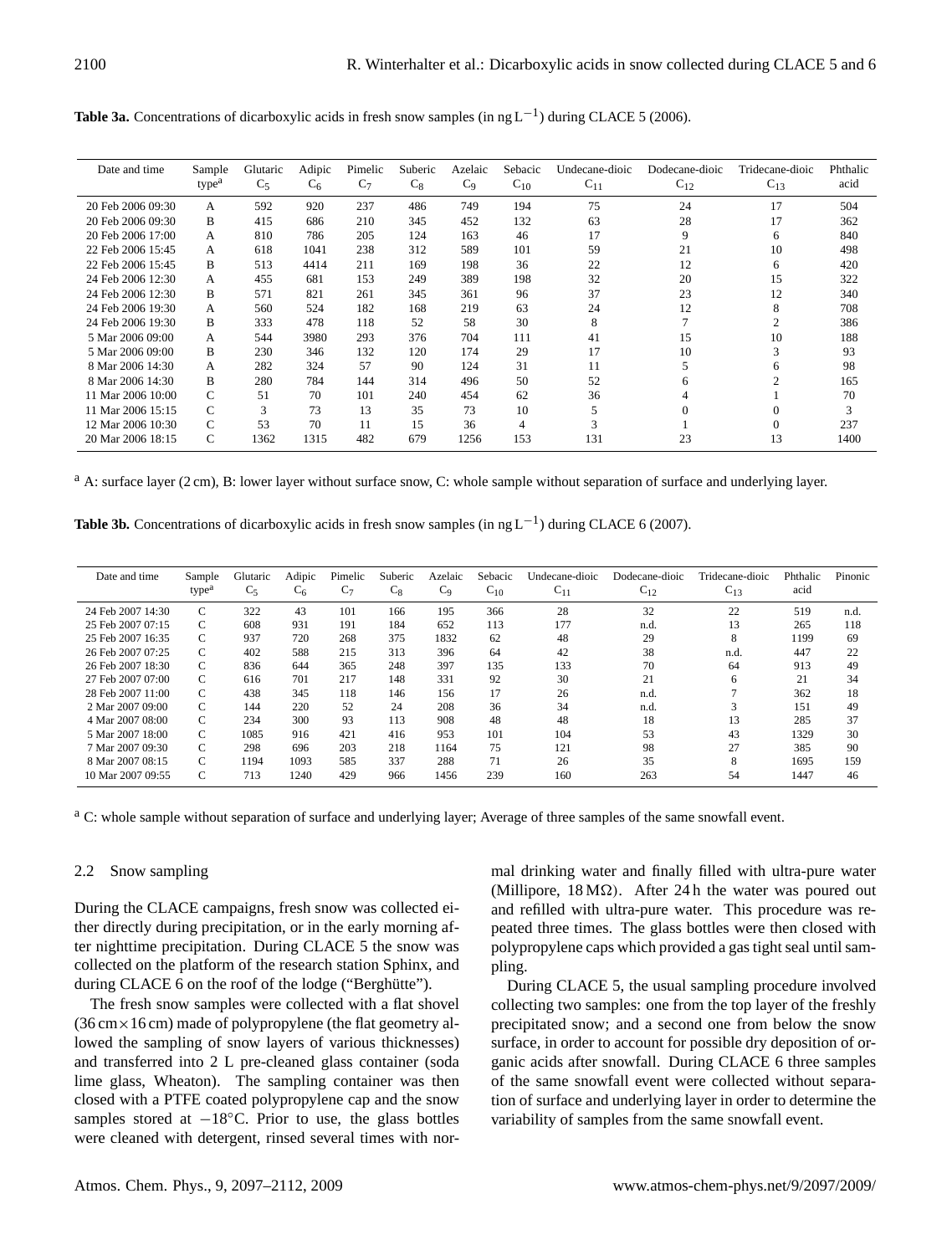|                     | Jungfraujoch, CLACE 5<br>Feb Mar 2006 |      | Jungfraujoch, CLACE 6<br>Feb Mar 2007 |          | Alert, Arctis <sup>a</sup><br>Feb 2000 |        |     | Tokio, Japan <sup>b</sup><br>18 Mar 1992 |        | Sapporo, Japan <sup>c</sup><br>Feb 2003 |       |           |          |
|---------------------|---------------------------------------|------|---------------------------------------|----------|----------------------------------------|--------|-----|------------------------------------------|--------|-----------------------------------------|-------|-----------|----------|
|                     | min                                   | max  | median                                | min      | max                                    | median | min | max                                      | median | min                                     | max   | 19/20 Feb | $26$ Feb |
| Glutaric acid       | 3                                     | 1362 | 455                                   | 144      | 1194                                   | 608    | 150 | 670                                      | 570    | 630                                     | 1600  | 10400     | 1960     |
| Adipic acid         | 70                                    | 4414 | 686                                   | 43       | 1240                                   | 696    | 220 | 1860                                     | 430    | 940                                     | 3070  | 5600      | 1390     |
| Pimelic acid        | 11                                    | 482  | 182                                   | 52       | 585                                    | 215    | 20  | 70                                       | 70     | 150                                     | 740   |           |          |
| Suberic acid        | 15                                    | 679  | 240                                   | 24       | 966                                    | 218    | 30  | 140                                      | 90     | 760                                     | 1150  | 2200      | 350      |
| Azelaic acid        | 36                                    | 1256 | 361                                   | 156      | 1832                                   | 397    | 110 | 470                                      | 350    | 850                                     | 11500 | 8800      | 2210     |
| Sebacic acid        | 4                                     | 198  | 62                                    | 17       | 366                                    | 75     | <10 | 30                                       | 30     |                                         |       |           |          |
| Undecanedioic acid  | 3                                     | 131  | 32                                    | 26       | 177                                    | 48     | 10  | 20                                       | 20     |                                         |       |           |          |
| Dodecanedioic acid  | $\Omega$                              | 28   | 18                                    | 18       | 263                                    | 37     |     |                                          |        |                                         |       |           |          |
| Tridecanedioic acid | $\Omega$                              | 17   | 6                                     | $\Omega$ | 64                                     | 13     |     |                                          |        |                                         |       |           |          |
| Phthalic acid       | 3                                     | 1400 | 340                                   | 21       | 1695                                   | 447    | 460 | 3180                                     | 1100   | 2250                                    | 4070  | 18500     | 8300     |

Table 4. Concentrations (in ng L<sup>-1</sup>) of dicarboxylic acids in snow samples from urban and remote locations.

<sup>a</sup> Narukawa et al. (2002); <sup>b</sup> Sempere and Kawamura (1994); <sup>c</sup> Kawamura and Watanabe (2004)

#### 2.3 Solid phase extraction

The chemical analysis of individual organic compounds at low concentration in snow requires a pre-concentration step. Two main methods have been applied for the extraction of trace organic species from aqueous solutions, namely the classical liquid-liquid extraction (LLE) and the more recent solid phase extraction (SPE). The common liquid-liquid extraction uses a non-water miscible organic solvent, in which the analytes of interest possess a higher solubility than in water. After separation of the organic phase from the aqueous phase, the resulting organic solution is concentrated by evaporation of the solvent. In contrast, with solid phase extraction, the analytes are removed from the sample solution by adsorption on solid phase resins, and subsequently eluted with a small volume of an appropriate solvent. The resins can be modified with functional end-groups for the extraction of specific classes of organic compounds. The advantage of SPE over LLE is that no large volumes of organic solvents are used and the analyte solution is not heated under vacuum, which could cause the loss of volatile analytes. Finally, SPE allows the purification of the analyte by using different solvents for elution.

In this study, organic acids have been extracted by solid phase extraction using a strong anion exchange resin (Supelco DSC-SAX). The resin consists of silica gel with functionalised carbon chains, with quaternary ammonium groups  $(Si-O-(CH<sub>2</sub>)<sub>3</sub>-N(CH<sub>3</sub>)<sup>+</sup><sub>3</sub>$  $\frac{1}{3}$ ) and Cl<sup>−</sup> as the counter ion. After a conditioning step (in which the resin is flushed with 50 ml methanol followed by 50 ml pure water), the melted snow is flushed through the cartridge containing the permanently positively charged ammonium groups. Deprotonated organic acid anions in the aqueous solution bind to these ammonium groups, whereby the organic acids are removed from the aqueous phase. After drying of the resin the organic acids are eluted from the resin with a small volume of hydrochloric acid solution. The strong acid HCl protonates the anions of the weaker organic acids. In the neutral form the affinity to the ammonium groups is much less and the organic acids elute with the HCl-solution.

Several methods for conditioning and elution have been tested with a standard solution of dicarboxylic acids in the  $\mu$ mol L<sup>-l</sup> to mmol L<sup>-1</sup> range. Various cartridge sizes with 1–12 mL volume and 500 mg to 2 g resin have been tested with sample volumes of 100 to 2000 mL. The breakthrough volume of the SPE cartridges was determined by conducting extraction with two cartridges in series, and it was found to be larger than 1000 mL even for the smallest sorbent amount of 100 mg (Kippenberger et al., 2008). Therefore 6 mL cartridges containing 1 g resin were used for sample volumes of 200 to 600 mL. For sample volumes below 200 mL the cartridge with 1 mL volume and 500 mg resin were selected. The extraction efficiency of the method was determined with standards of linear dicarboxylic acids (see Table 1), and was between 61 $\pm$ 4 and 102 $\pm$ 2 % for all C<sub>5</sub> to C<sub>12</sub> acids, but decreases with longer chain length to  $41\pm2\%$  (C<sub>13</sub>) probably due to increasing nonpolar interaction between the alkyl chain of the dicarboxylic acid and the solid phase. For undecanedioic acid  $(C_{11})$  the extraction efficiency was interpolated from the standards of the available linear dicarboxylic acids, which were observed to decrease quadratically in efficiency with increasing chain length from  $C_8$  to  $C_{13}$ . A detailed description of the method development has been published elsewhere (Kippenberger et al., 2008) and only a short description of the optimised method is given below.

The melted snow samples were drawn through the solid phase by means of a membrane pump at a flow rate between 2 and 4 mL min−<sup>1</sup> . In order to remove the residual water, the cartridges have been flushed by purified air to dryness. Afterwards 2 mL HCl solution (0.1 mol L−<sup>1</sup> ) were placed on the resin and flushed trough the resin by means of clean pressurised air at a flow rate of  $1 \text{ mL min}^{-1}$ .

Blank values of the analytes originating either from the sample container, the SPE cartridge or the analytical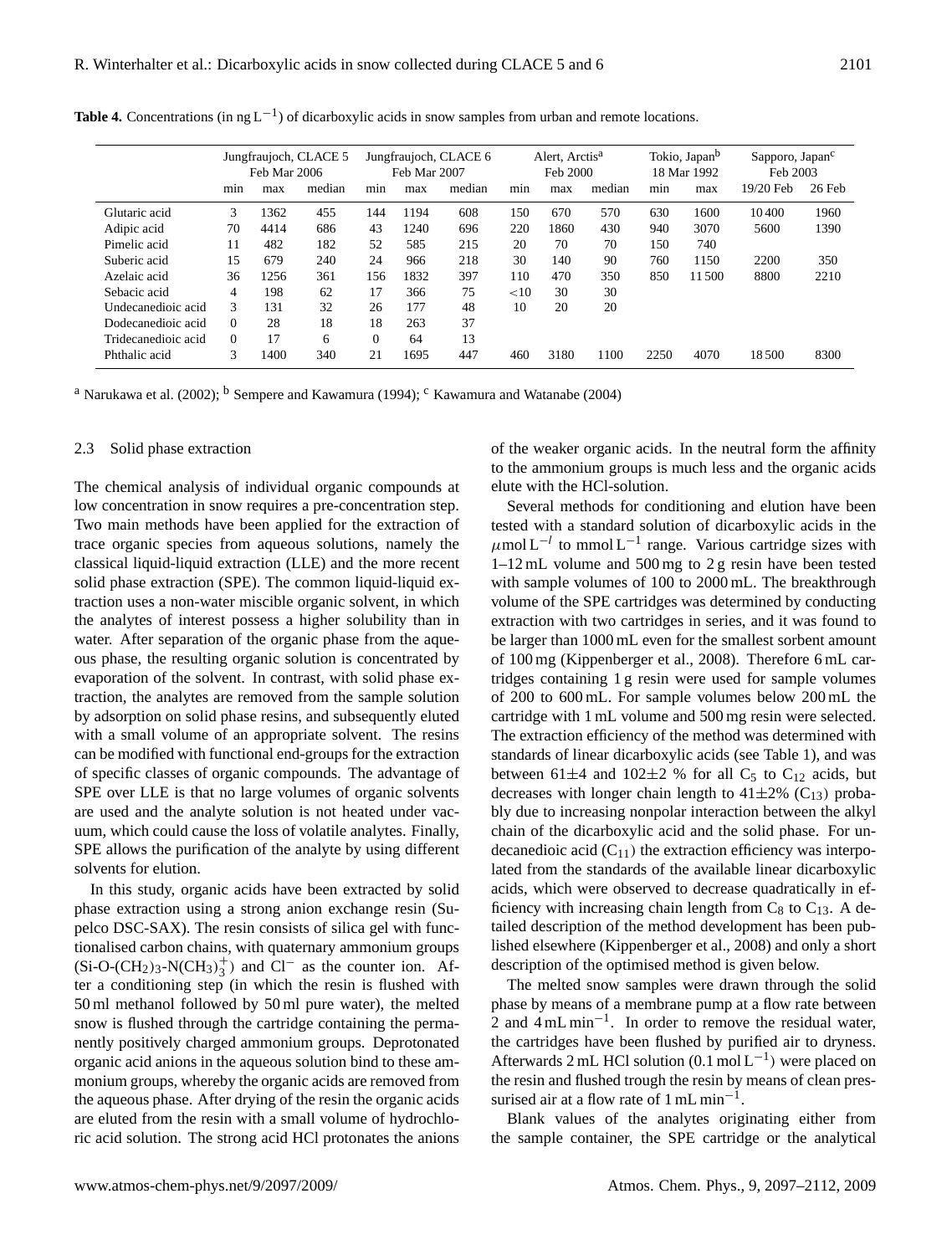

**Fig. 1.** Total concentrations and distribution of dicarboxylic acids in fresh snow samples collected during CLACE 5 (February and March 2006). Three types of samples were collected: A: surface layer (2 cm), B: lower layer without surface snow, C: whole sample without separation of surface and underlying layer.



**Fig. 2.** Total concentrations and distribution of dicarboxylic acids in fresh snow samples collected during CLACE 6 (February and March 2007). The samples were collected without separation of surface and underlying layer; Data represents the average of three samples of the same snowfall event.

method, were obtained by storing 200–400 mL ultra-pure water (18 M $\Omega$ ) in the glass containers for 72 h at 23 $\rm{^{\circ}C}$ . The ultra-pure water was then extracted by the method described above. None of the analysed organic acids had higher blank values than 1 nmol  $L^{-1}$ ). The highest blank values (see Table 1) were found for phthalic acid  $(0.95 \text{ nmol L}^{-1})$ , adipic acid (0.57 nmol L<sup>-1</sup>), and glutaric acid (0.42 nmol L<sup>-1</sup>).

Possible contamination of the snow samples with adipic acid originating from the polypropylene shovel used for sampling were tested by filling 400 mL ultra-pure water into the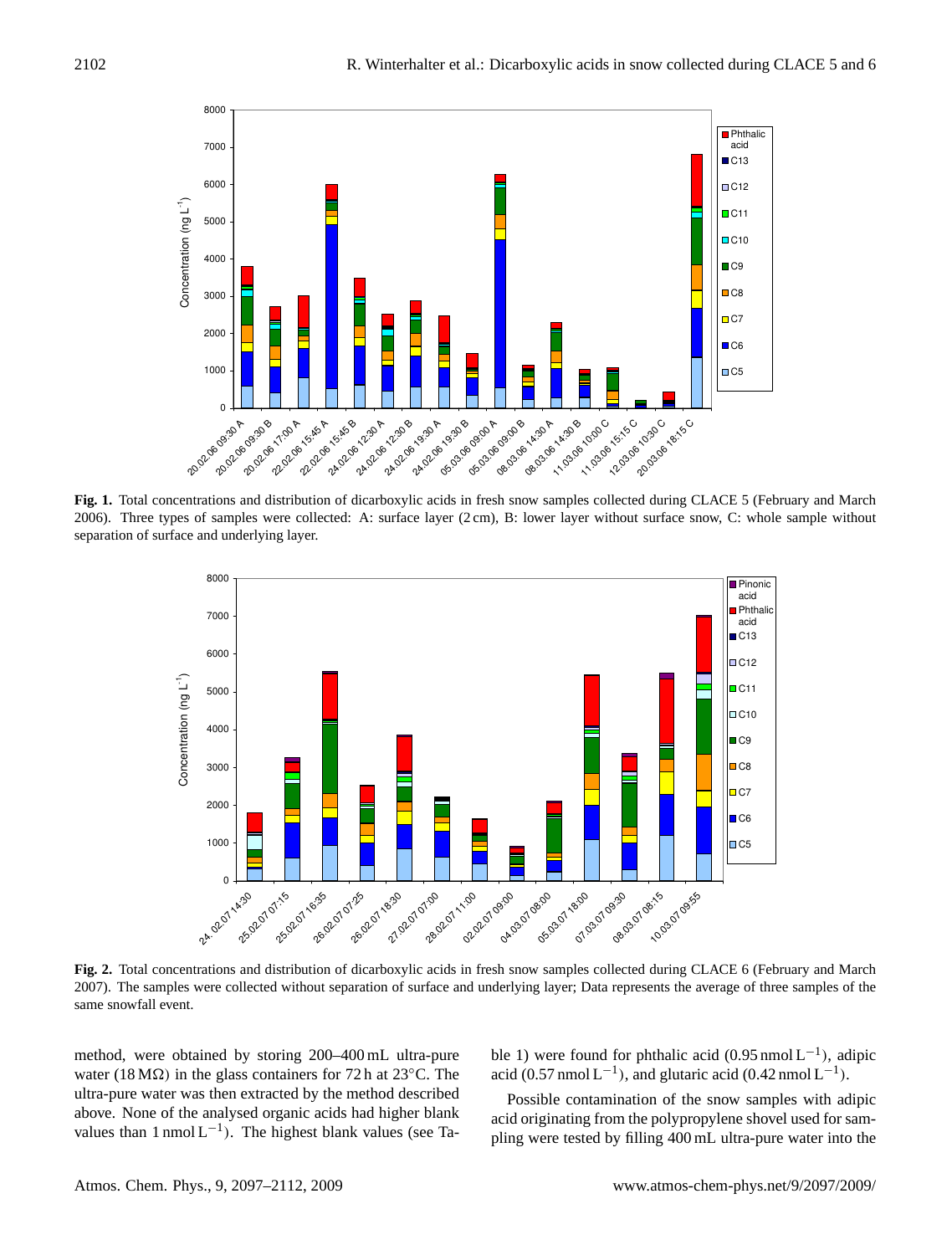tilted bucket. After four hours, the ultra-pure water was extracted as described above and compared with a blank sample of ultra-pure water treated in the same manner but without contact with the polypropylene shovel. The measured concentrations of adipic acid were the same (i.e. within the error range) for both water samples. Therefore the polypropylene shovel is not a source of contamination with adipic acid.

In order to perform sample extraction, the snow samples were melted at room temperature (23◦C) and immediately extracted. The volumes of the melted snow samples ranged from 100 to 410 mL. For four snowfall events, two samples have been combined in order to obtain larger volumes for extraction up to 650 mL.

### 2.4 Chemical analysis (HPLC-MS)

Liquid-chromatography-mass spectrometry (LC-MS-TOF) was used for the analysis of the organic acids in the concentrated snow samples. The analytes were separated by HPLC and detected with mass spectrometry. For the formation of gas phase ions either atmospheric pressure chemical ionization (APCI) or electrospray ionization (ESI) can be applied.

The instrumental set-up utilized in this study consisted of an HPLC system, including a thermostated autosampler (Series 200, Perkin Elmer, Norwalk, Connecticut, USA), a degasser and a quaternary pump (both 1100 Series, Agilent Technologies, Waldbronn, Germany) and a hybrid mass spectrometer QSTAR (Applied Biosystems MDS SCIEX, Toronto, Canada), with an electrospray ion source as interface. This instrument combines tandem mass spectrometry (MS/MS) with the high mass resolution of a time-of-flight detector (TOF). The electrospray ion source was operated in the negative mode at  $400^{\circ}$ C and an ionization voltage of  $4 \text{ kV}$ . The selected m/z range was 120 to 300.

Aliquots of  $100 \mu L$  of the extract were directly injected into the HPLC system. The analytical column was a ReproSil-Pur C18-AQ (250 mm  $\times$ 2 mm I.D., 5  $\mu$ m particle size) in a stainless steel cartridge (Dr. Maisch GmbH, Ammerbuch, Germany). The eluents were 0.1% formic acid in water (eluent A) and acetonitrile (eluent B). The gradient of the mobile phase was as follows: 0% B from 0 to 0.5 min, gradient to 15% B from 0.5 to 4 min, gradient to 95% B from 4 to 20 min, gradient to 0% B from 20 to 23 min, and isocratic 0% B from 23 to 29 min. The flow rate was maintained at  $400 \mu L/m$ in. The retention time of the longest chain acid  $C_{13}$  is 15.7 min with this gradient.

The quantitative calibration is based on available standards of linear dicarboxylic acids ( $C_5$  to  $C_{14}$ ), phthalic acid and pinonic acid. For undecanedioic acid  $(C_{11})$  the response factor was interpolated from the authentic standards of available linear dicarboxylic acids, whose sensitivity increase was linear with increasing chain length from  $C_8$  to  $C_{13}$ .

Small dicarboxylic acids (oxalic, malonic and succinic acid,  $C_2-C_4$ ) cannot be analysed with the instrumental setup employed here. The chromatographic separation is not



**Fig. 3.** Anthropogenic precursors of adipic and phthalic acid.

applicable for the very polar dicarboxylic acids, since they elute without separation from the column (with the dead volume) or form only broad peaks. Furthermore the mass spectrometric sensitivity of the small acids is much lower, due to the nature of the ionisation process, compared to the longer chain acids. Therefore no attempt was made to analyse dicarboxylic acids with less than 5 carbon atoms.

The limit of detection was calculated as three times the standard deviation of the background noise of a chromatogram from a solution of standards. The quantification limit was calculated as ten times the standard deviation of the background noise of a solution of standards. The values are summarized for each acid in Table 1. The overall reproducibility of the analytical procedure was evaluated using 4 extractions of standards. Standard deviations of the recovery rates of the authentic standards for all compounds are between 1.9 and 6.4%. The precision of the analytical method was therefore conservatively estimated as 7%.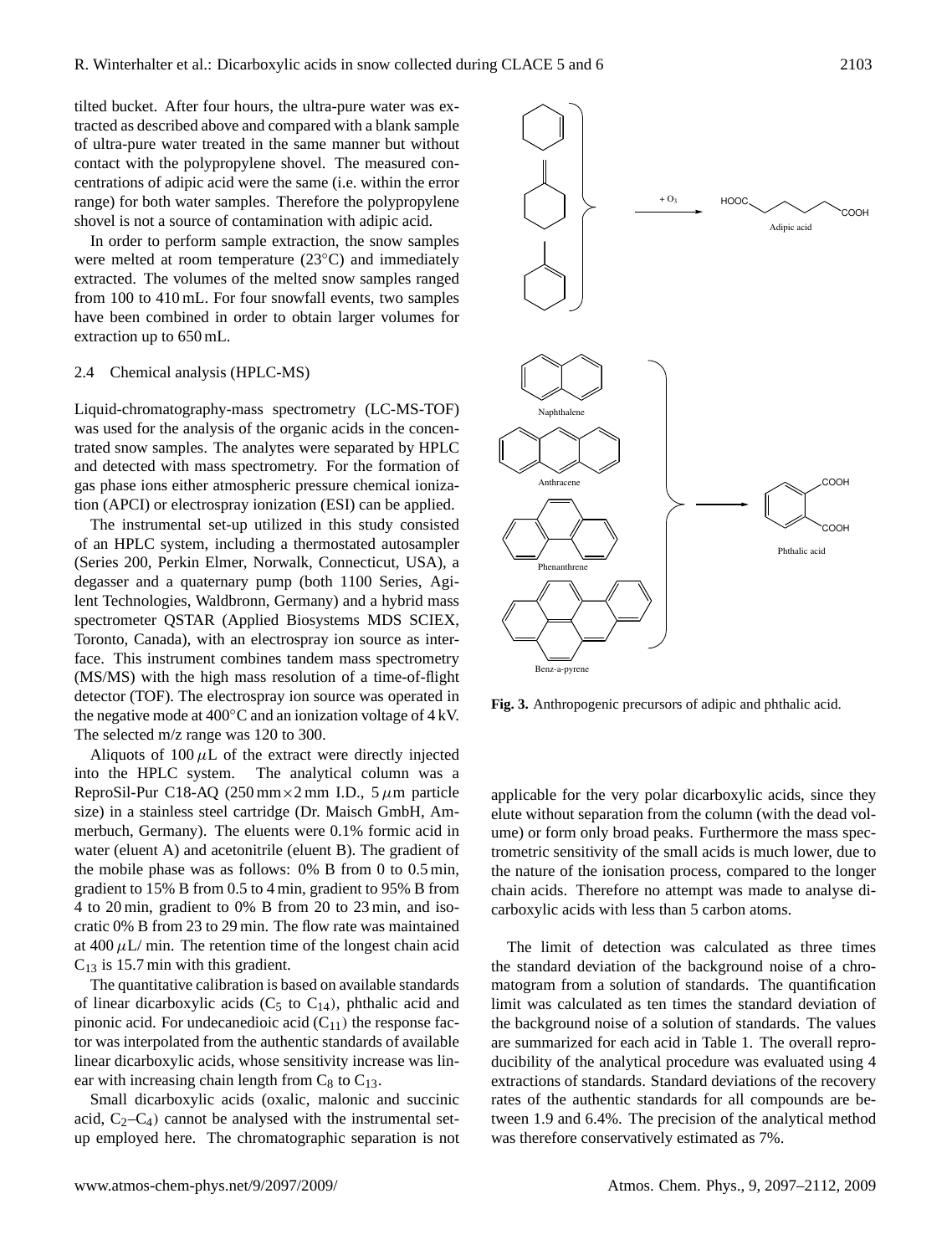

**Fig. 4.** Biogenic precursors of azelaic acid, undecanedioic acid and tridecanedioic acid.

#### 2.5 Back trajectories

Back trajectories have been provided by the German Weather Service (DWD) during the CLACE campaigns using the DWD-Local model Europe (LME). For the whole campaign 5 day back trajectories have been calculated for every 6 h. For snow collection times not covered by the DWD back trajectories (i.e. not during the campaigns) the HYSPLIT model (Draxler and Rolph, 2003) was used to calculate air mass back trajectories.

#### 2.6 Materials

The following standards of dicarboxylic acids with stated purity in parentheses were used: glutaric acid (99%), adipic acid (99%), suberic acid (98%), decanedioic acid (99%), dodecanedioic acid (99%), tridecanedioic acid (99%), pinonic acid (98%) and phthalic acid (99.5%) all from Sigma-Aldrich, Steinheim, Germany. Pimelic acid (>99%) and azelaic acid (>99%) were obtained from Fluka (Buchs, Switzerland). Solvents and eluents were as follows: "gradient grade" methanol for conditioning of the SPE cartridge and "hyper grade" methanol for the preparation of standard solutions both from Merck (Darmstadt, Germany). LC/MS grade water (with added 0.1% HCOOH) and LC/MS grade acetonitrile (Riedel de Haën, Selze, Germany) was used for HPLC. The SPE cartridges (DSC-SAX) were obtained from Supelco (Bellefonte, PA, USA). Water was purified with Purelab Ultra (Vivendi, Ransbach-Baumbach, Germany) yielding water with a resistance of  $18.2 \text{ M}\Omega$ .

# **3 Results**

#### 3.1 Organic acid concentrations in fresh snow

The single snowfall events, sampling times and meteorological conditions during both campaigns are summarized in Table 2. During CLACE 5, two samples were typically taken, one from the surface layer (type A) and one below (type B), in order to account for possible deposition of organic acids after the precipitation. During CLACE 6, this was increased to 3 samples so as to include samples without the separation of surface and underlying layer (type C), which allows the variability within different samples of the same snowfall event to be examined.

A series of linear dicarboxylic acids with 5 to 13 carbon atoms was found in all snow samples. The identified acids were glutaric  $(C_5)$ , adipic  $(C_6)$ , pimelic  $(C_7)$ , suberic  $(C_8)$ , azelaic (C<sub>9</sub>), sebacic (C<sub>10</sub>), undecanedioic (C<sub>11</sub>), dodecanedioic  $(C_{12})$  and tridecanedioic acid  $(C_{13})$  as well the aromatic acid phthalic acid  $(C_8)$ . Furthermore the biogenic acid pinonic acid  $(C_{10}$ -Oxo-monocarboxylic acid) was measured during CLACE 6. The concentrations in snow of the quantified organic acids are listed in Tables 3a and 3b for the years 2006 and 2007, respectively, and additionally plotted as bar diagrams in Figs. 1 and 2.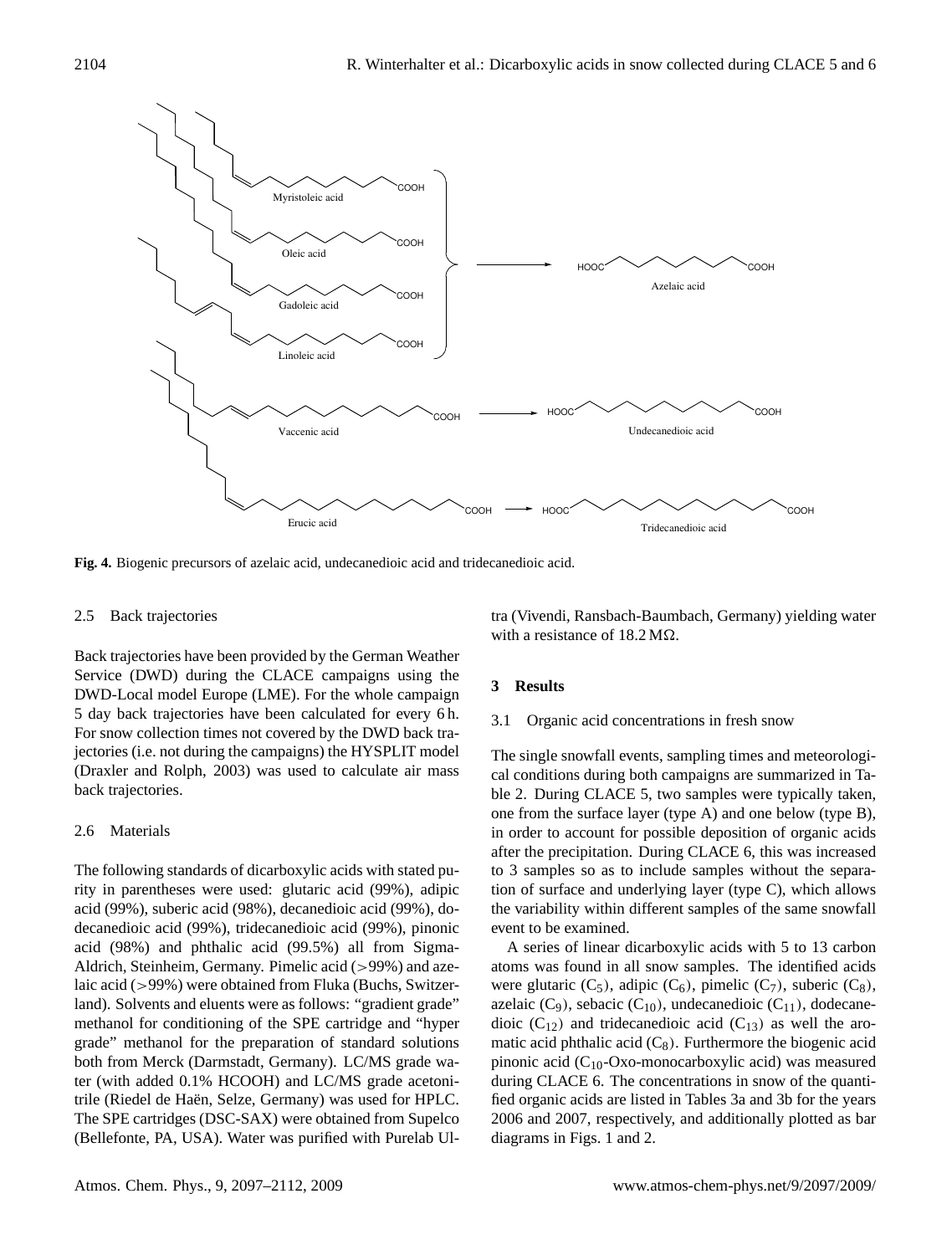

**Fig. 5.** Backward trajectories arriving at Jungfraujoch on 2 March 2007 at 05:00.

The most abundant acids are glutaric, adipic, azelaic and phthalic acid (3–4414 ng L<sup>-1</sup>), less abundant are pimelic and suberic acid (11–966 ng L<sup>-1</sup>). Generally the abundance of these organic acids decreases with longer chain length. The concentrations of the acids varied significantly between the different snow samples. The most abundant acid adipic acid ranges between 70 and 4414 ng  $L^{-1}$  during CLACE 5 and between 43 and  $1240$  ng L<sup>-1</sup> during CLACE 6. Also the other most abundant acids were found with a wide range of concentrations. Among these compounds adipic acid, phthalic acid and azelaic acid were the most variable acids with standard deviations of 113%, 89% and 87%, respectively.

The median concentrations of acids for CLACE 5 and 6 were 445 and  $608 \text{ ng L}^{-1}$  for glutaric acid, 686 and 696 ng L−<sup>1</sup> for adipic acid and 361 and 397 ng L−<sup>1</sup> for azelaic acid (see Table 4). The aromatic acid phthalic acid had median concentrations of 340 and 447 ng  $L^{-1}$ . These concentrations are comparable in total amount and speciation distribution to values measured at an Arctic site (Narukawa et al., 2002), summarized in Table 4. At the remote Arctic site median concentrations of 570, 430, 350 and 110 ng L<sup>-1</sup>

have been measured for glutaric, adipic, azelaic and phthalic acid, respectively. Studies from urban sites have found much higher concentrations of these acids (Sempéré and Kawamura, 1994; Kawamura and Watanabe, 2004). In two samples during CLACE 5 in 2006 significantly elevated concentrations of adipic acid (4414 and 3980 ng  $L^{-1}$ ) have been observed on the 22 February 2006 and 5 March 2006.

The variability among samples of the same snowfall event can be estimated from the standard deviations of three samples of the same snowfall event collected during CLACE 6. The relative standard deviations  $(n=3)$  for the individual acids range from  $12\pm9\%$  (adipic acid) to  $34\pm17\%$  (phthalic acid) within a set of 13 snowfall events. These standard deviations are significantly larger than the analytical precision of 7% and the observed variability reflects the inhomogeneous distribution of these compounds in snow. Measurements of volatile organic compounds in snow and ice during CLACE 4 and 5 also showed a high variability (7 to 173%) within simultaneously collected samples (Fries et al., 2008).

The composition of organics in the snow could have changed during precipitation (due to changing air mass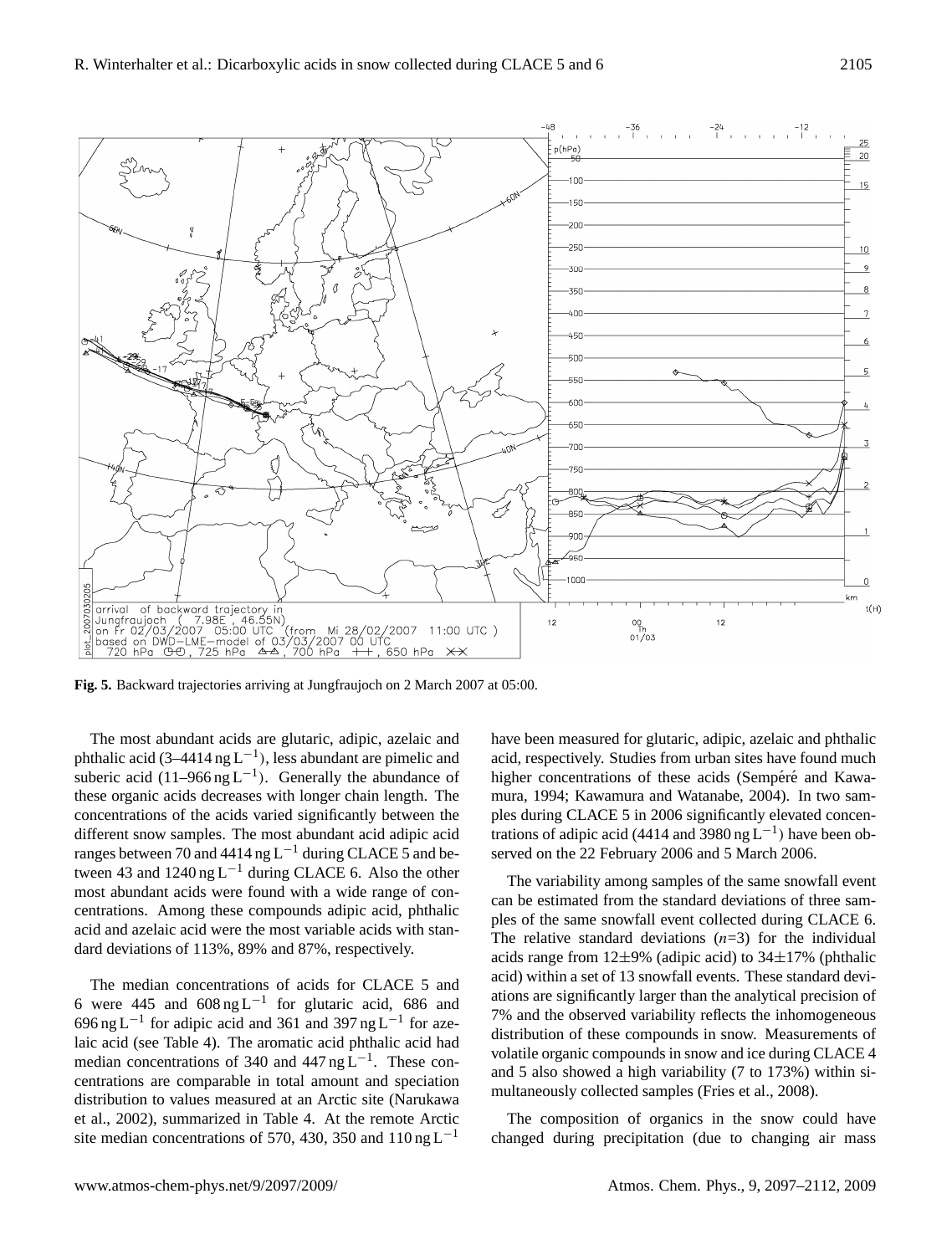

**Fig. 6.** Backward trajectories arriving at Jungfraujoch on 22 February 2006 at 11:00.

composition and/or variable washout efficiencies during precipitation) leading to gradients in the snow layer, which cannot be resolved by the applied method. Using a cloud particle sizer, Choularton et al. (2008) observed at the JFJ during CLACE 3 very sharp transitions (just a few meters in horizontal extent) between highly glaciated regions and regions consisting of supercooled water. It was suggested that this transition is caused by ice nucleation initiated by oxidised organic aerosol coated with sulfate in more polluted regions of the cloud. This suggestion was supported by conditional sampling of aerosol data, which showed that glaciated regions of cloud contain higher loadings of the major ions and organic material than regions dominated by supercooled water (Choularton et al., 2008). The inhomogeneous distribution of organics in the cloud could therefore be the explanation of the variability of organic acids among samples of the same snowfall event presented here.

The difference in concentrations of surface and subsurface samples collected during CLACE 5 was not completely consistent. In 5 out of 6 cases, where surface and subsurface samples were taken, higher concentrations in the surface samples were found (e.g. 20 February 2006) whereas in one sample (24 February 2006) the opposite was observed. In two surface samples the concentration of adipic acid was significantly enhanced compared to the subsurface samples, namely on 22 February 2006 by a factor of 4 and on 5 March 2006 by a factor of 11. On these two days the concentrations of the remaining acids were either smaller in the subsurface samples compared to the surface samples (22 February 2006) or were only enhanced by a factor of 2 to 4 (5 March 2006).

The dicarboxylic acids may enter the snow through several mechanisms. Direct scavenging from the gas phase can be neglected since the dicarboxylic acids possess low vapour pressures (Bilde et al., 2003) and preferably condense on existing aerosol particles. The aerosol particles can then be effectively scavenged from the air by ice crystals and snow flakes during precipitation. Alternatively, the acid containing particles can be activated to become CCN, which accumulate water. At sufficiently low temperatures the activated CCN could freeze and grow to fall later as snow. These two mechanisms cannot be distinguished using the data presented here.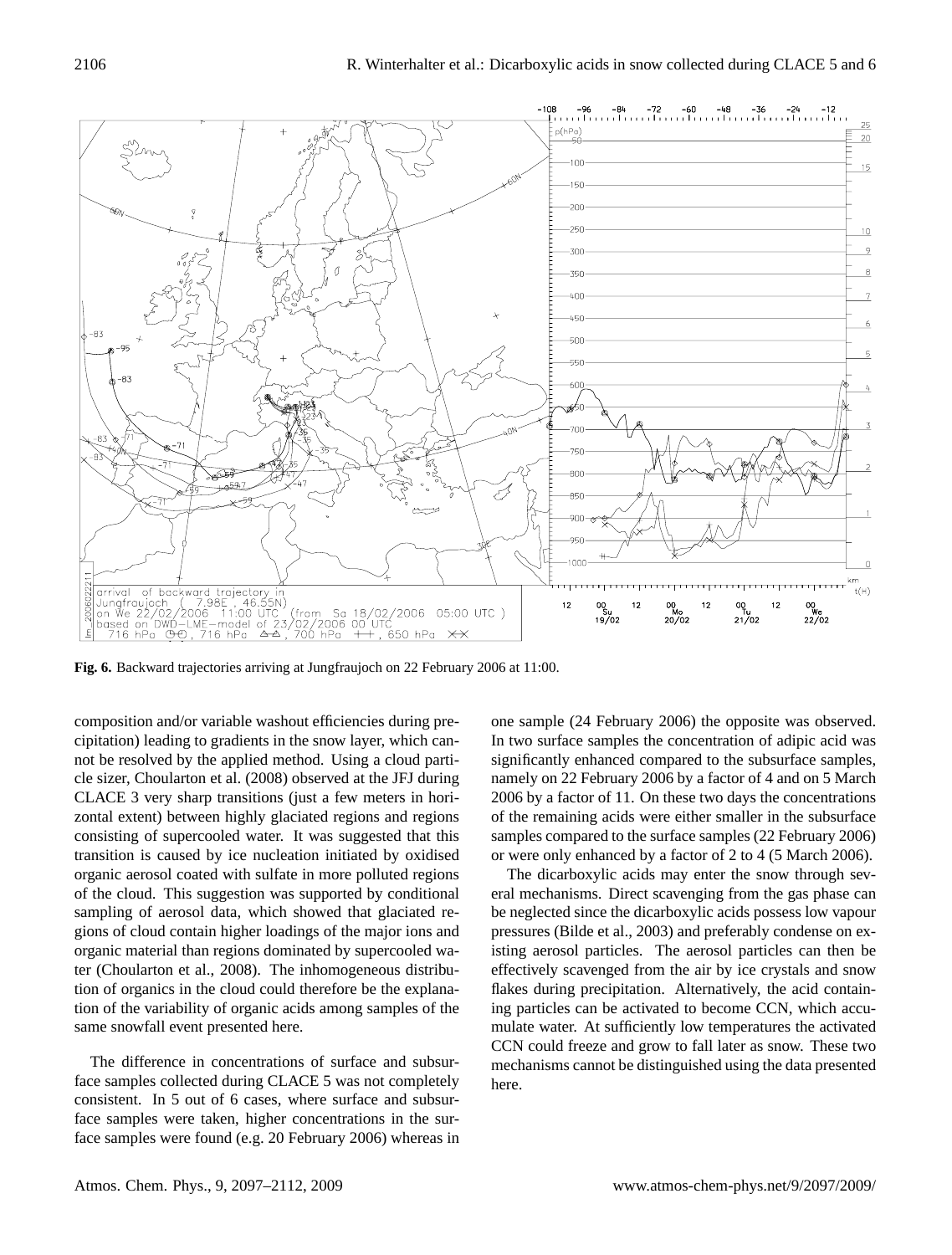

**Fig. 7.** Backward trajectories arriving at Jungfraujoch on 20 March 2006 at 17:00.

#### 3.2 Sources of dicarboxylic acids

The primary atmospheric source of the various organic acids measured is the photo-oxidation of volatile to semi-volatile organic compounds. Glutaric acid has several sources, including cyclopentene and cyclohexene oxidation (from gasoline), and oxidation of glutardialdehyde.

The atmospheric oxidation of cyclohexene has been proposed as the main source of adipic acid (Fig. 3), (Grosjean et al., 1978; Hatakeyama et al., 1987). In addition, the ozonolysis of methylene-cyclohexane and 1-methyl-cyclohexene also yields adipic acid (Koch et al., 2000).

Phthalic acid is formed by the oxidation of polycyclic hydrocarbons, such as naphtalene, anthracene, and benza-pyrene (Kawamura and Ikushima, 1993) as illustrated in Fig. 3. Another source could be the hydrolysis of phthalate esters, which are widely used as plasticizers in polymers.

The high abundance of azelaic acid is due to the fact that most of the unsaturated fatty acids contain a double bond at the ninth carbon (position 9) from the acid group (Fig. 4). Oxidation (by OH or  $O_3$ ) at this double bond leads to azelaic acid (Kawamura and Gagosian, 1987) as well as other products. The main precursor of azelaic acid is thought be oleic acid, a linear  $C_{18}$  carboxylic acid with one double bond at position 9. Other fatty acids with a double bond at position 9 are for instance myristoleic acid  $(C_{14})$ , and gadoleic acid  $(C_{20})$ . Although the  $C_9$  position is dominant in natural fatty acids there are also compounds with double bonds at positions 8, 10, 11, 12, and 13. Analogously their oxidation could be the source of the longer chain acids  $C_8$ ,  $C_{10}$ ,  $C_{11}$ ,  $C_{12}$ , and  $C_{13}$ . For instance vaccenic acid ( $C_{18}$ , double bond at position 11) is a possible precursor of undecanedioic acid (Kawamura and Gagosian, 1987), erucic acid  $(C_{22}$ , double bond at position 13) as possible precursor of tridecanedioic acid (see Fig. 4).

Pinonic acid was detected during CLACE 6 in almost all samples, with the exception of the sample from the 24 February 2007. The origin of this biogenic keto-carboxylic acid is the oxidation of  $\alpha$ -pinene by OH radicals and ozone (Hatakeyama et al., 1989; Hatakeyama et al., 1991).

Since adipic  $(C_6)$  and phthalic acid (Pht) are proposed as mainly originating from anthropogenic emissions and azelaic acid  $(C_9)$  as mainly from biogenic emissions, their ratios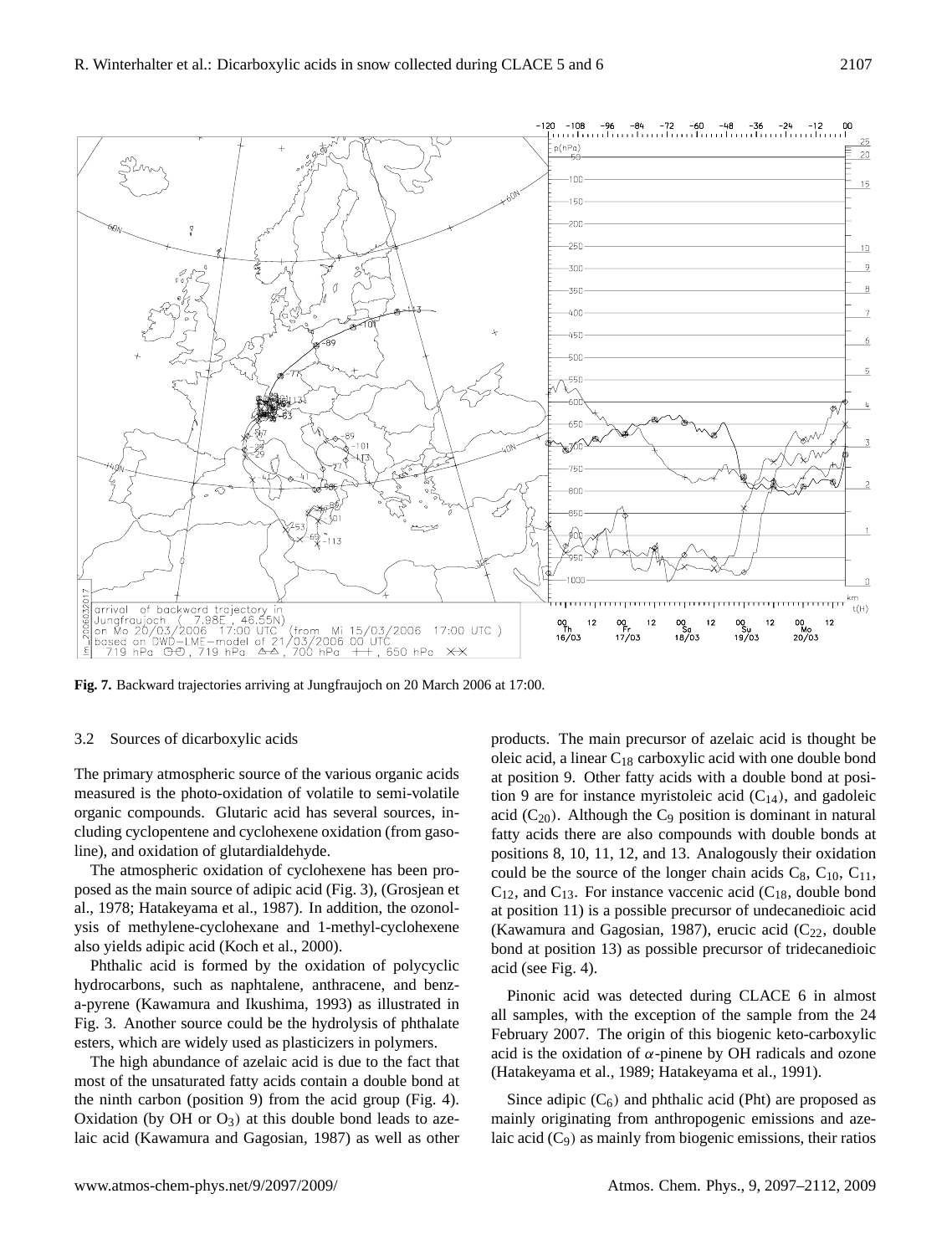

 $(C_6/C_9$  and Pht/C<sub>9</sub>) have been used previously to estimate the influence of biogenic versus anthropogenic emissions (Ho et al., 2006). The ratios  $C_6/C_9$  and Pht/C<sub>9</sub> are presented in Table 5.

The  $C_6/C_9$ -ratios observed in this study range from 0.2 to 4.8, indicating the high variability of the chemical composition of the air masses arriving at JFJ, and furthermore the relative influence of anthropogenic and biogenic sources. The high  $C_6/C_9$ -ratios on 22 February 2006 and 5 March 2006 (3.5 and 4.8), coincided with elevated adipic acid values. A further large  $C_6/C_9$ -ratio (3.8) was determined on the 8 March 2007. With the exception of these three values, all other  $C_6/C_9$ -ratios were below 2.4. In six out of 24 samples, the  $C_6/C_9$ -ratio was below 1.0, indicating a biogenic influence on the air masses in these cases, but generally the air was more anthropogenic influenced. For comparison, typical average values for aerosol samples from Tokyo and Hong Kong are reported to be 0.72 and 0.91, respectively, whereas aerosol samples from Los Angeles in the early 1980s (Kawamura and Kaplan, 1987) showed a value of 7.4 for the  $C_6/C_9$ ratio (Kawamura and Ikushima, 1993).

The Pht/C<sub>9</sub>-ratios range from 0.04 to 6.5. In two cases  $(20)$ February 2006 and 8 March 2007) high values of Pht/C9ratios correlate with high values of the  $C_6/C_9$ -ratios. The largest Pht/C<sub>9</sub>-ratio  $(6.5)$  was found on the 12 March 2006 when the  $C_6/C_9$ -ratio was 1.9. Average values reported for aerosol samples from Tokyo and Hong Kong are 0.83 and 6.12, respectively. For Los Angeles aerosol samples an average value of 8.0 has been observed for the Pht/C9-ratio (Kawamura and Ikushima, 1993).

## 3.3 Back trajectories

Air masses arriving at the JFJ can be grouped in several classes according to 5-day back trajectories. These classes were: marine air from the west (Fig. 5); continental air from the south (Fig. 6); and continental air from the north (Swiss plateau) (Fig. 7); and occasionally from the northeast (Fig. 8). A short description of the air masses arriving at the JFJ prior or during precipitation is presented in Table 5 together with the total concentration of the dicarboxylic acids.

A typical example of trajectories with a clean marine origin and transport heights above 1500 m is shown in Fig. 5. This corresponds to the samples taken after the snowfall event on 2 March 2007. The trajectory arrived from the Atlantic at heights above 2 km, crossed France and arrives at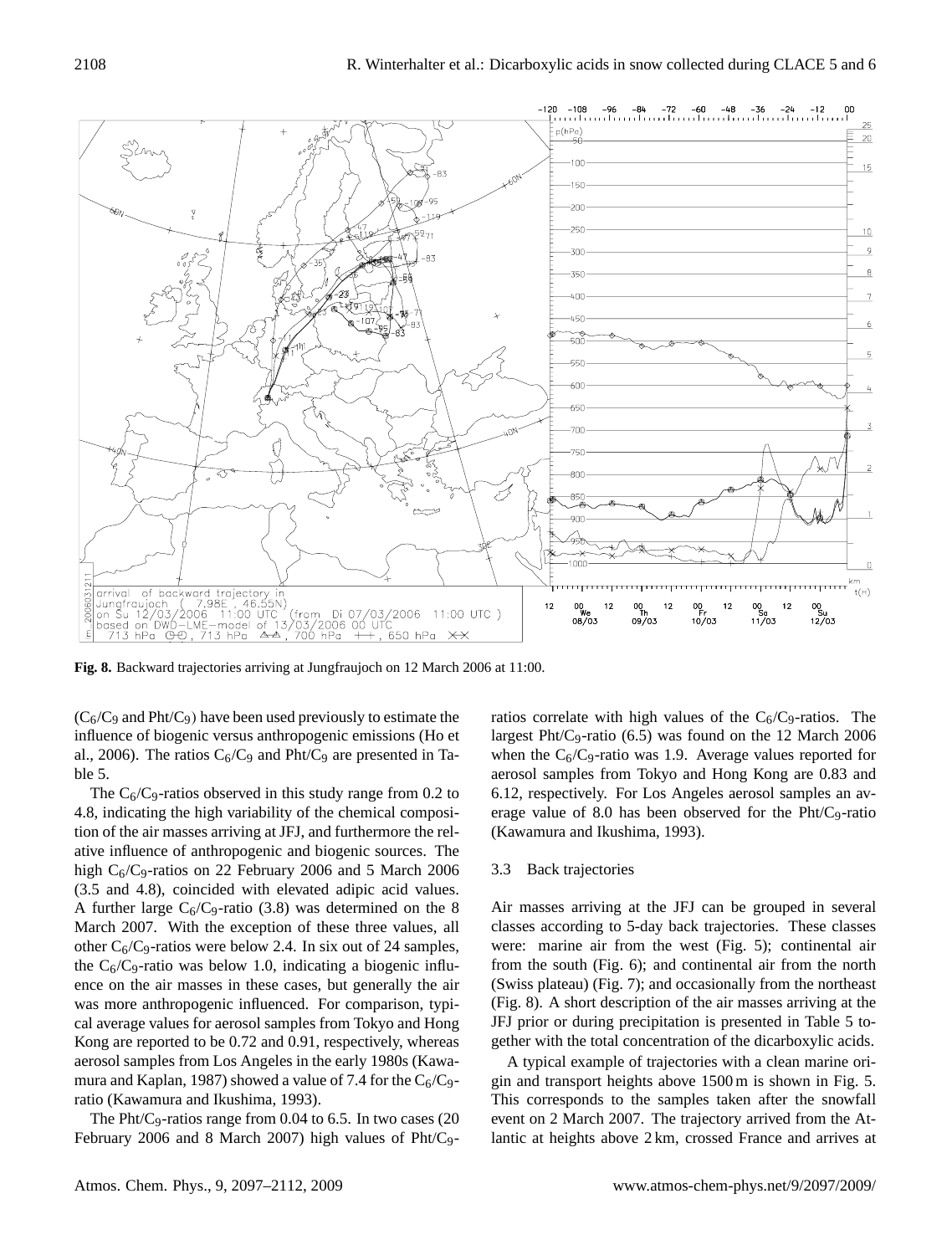| Date        | Sampl. time | Trajectory arrival time | Total concentration | $C_6/C_9$ | Pht/C <sub>9</sub> | Air mass origin <sup>a</sup>                                                      |
|-------------|-------------|-------------------------|---------------------|-----------|--------------------|-----------------------------------------------------------------------------------|
| 20 Feb 2006 | 09:30       | 09:00                   | 3250                | 1.4       | 0.8                | Atlantic FT, with BL air from Spain,<br>Italy (Po valley)                         |
| 20 Feb 2006 | 17:00       | 16:00                   | 3000                | 4.8       | 5.2                | Atlantic FT, with BL air from Spain,<br>Italy (Po valley)                         |
| 22 Feb 2006 | 15:45       | 11:00                   | 4740                | 1.8       | 0.8                | Atlantic FT, with BL air from Spain,                                              |
| 24 Feb 2006 | 12:30       | 12:00                   | 2690                | 2         | 0.9                | Italy (Po valley)<br>Mediterranean BL lifted to FT 48h                            |
| 24 Feb 2006 | 19:30       | 19:00                   | 1970                | 2.4       | 3.2                | before arrival<br>Mediterranean BL lifted to FT 48h                               |
| 5 Mar 2006  | 09:00       | 11:00                   | 3700                | 3.5       | 0.5                | before arrival<br>Atlantic FT $(>2 \text{ km})$ , with BL                         |
| 8 Mar 2006  | 14:30       | 11:00                   | 1660                | 2.1       | 0.6                | (1 km) from Spain, France<br>Atlantic FT $(>2 \text{ km})$ , with BL              |
| 11 Mar 2006 | 10:00       | 5:00                    | 1090                | 0.2       | 0.2                | (1 km) from Ireland Wales, France<br>Atlantic FT (2-4 km), with BL                |
| 11 Mar 2006 | 15:15       | 11:00                   | 220                 | 1.0       | 0.04               | (0.5 km) from Ireland Wales, France<br>Atlantic FT (4 km),<br>with BL             |
| 12 Mar 2006 | 10:30       | 11:00                   | 430                 | 1.9       | 6.5                | (0.5 km) from Ireland Wales, France<br>Arctic FT $(>5 \text{ km})$ with BL Baltic |
| 20 Mar 2006 | 18:15       | 17:00                   | 6820                | 1.8       | 1.9                | Sea, Germany<br>BL Mediterranean Sea, Circulation                                 |
| 24 Feb 2007 | 14:30       | 11:00                   | 1790                | 0.2       | 2.7                | above Switzerland for $>1$ day<br>Marine, Spain, France                           |
| 25 Feb 2007 | 07:15       | 5:00                    | 3250                | 1.4       | 0.4                | Marine, France                                                                    |
| 25 Feb 2007 | 16:35       | 17:00                   | 5550                | 0.4       | 0.7                | Marine, FT over France mixing of                                                  |
|             |             |                         |                     |           |                    | BL air from Spain, France                                                         |
| 26 Feb 2007 | 07:25       | 5:00                    | 2530                | 1.5       | 1.1                | Marine, BL Ireland, UK, north of<br>Ireland, Wales, France                        |
| 26 Feb 2007 | 18:30       | 17:00                   | 3850                | 1.6       | 2.3                | Marine, BL Ireland, UK, north of<br>Ireland, Wales, France                        |
| 27 Feb 2007 | 07:00       | 5:00                    | 2220                | 2.1       | 0.1                | Marine FT Iceland, Ireland, UK,<br>France                                         |
| 28 Feb 2007 | 11:00       | 11:00                   | 1630                | 2.2       | 2.3                | Marine, France, with mixing of BL<br>Portugal, Spain, France                      |
| 2 Mar 2007  | 09:00       | 05:00/11:00             | 920                 | 1.1       | 0.7                | Marine FT (>1km) France, BL<br>$(500 \,\mathrm{m})$                               |
| 4 Mar 2007  | 08:00       | 5:00                    | 2100                | 0.3       | 0.3                | Marine FT $(>2.5 \text{ km})$ France                                              |
| 5 Mar 2007  | 18:00       | 17:00                   | 5450                | 1.0       | 1.4                | FT (>1 km) Marocco, Spain, France                                                 |
| 7 Mar 2007  | 09:30       | 10:00                   | 3380                | 0.6       | 0.3                | mixing of FT Marine and BL from<br>SW to South (Po valley)                        |
| 8 Mar 2007  | 08:15       | 9:00                    | 5490                | 3.8       | 5.9                | mixing of FT Marine and BL from<br>SW to South (Po valley)                        |
| 10 Mar 2007 | 09:55       | 11:00                   | 7010                | 0.9       | 1.0                | mixing of FT Marine and BL from<br>NW (France, Swiss Plateau)                     |

**Table 5.** Total concentration (in ng  $L^{-1}$ ) of dicarboxylic acids,  $C_6/C_9$ , Pht/C<sub>9</sub>, and air mass origin.

<sup>a</sup> FT: Free troposphere, BL: Boundary layer

the JFJ within 36 h. The total concentration of dicarboxylic acids in the snow sampled was  $920$  ng L<sup>-1</sup>. Similar trajectories have been calculated for the 24 and 28 February and the 4 March 2007; in all these cases the observed organic acid concentrations were relatively low.

On the 25 February 2007 a different meteorological situation arose. In this case the Atlantic air was mixed with boundary layer (BL) air as it traversed France and Switzerland. The increasing concentrations in snow samples from 07:15 (3250 ng L<sup>-1</sup>) and 16:35 (5550 ng L<sup>-1</sup>) are consistent with enhanced in-mixing of lower continental BL air during this period.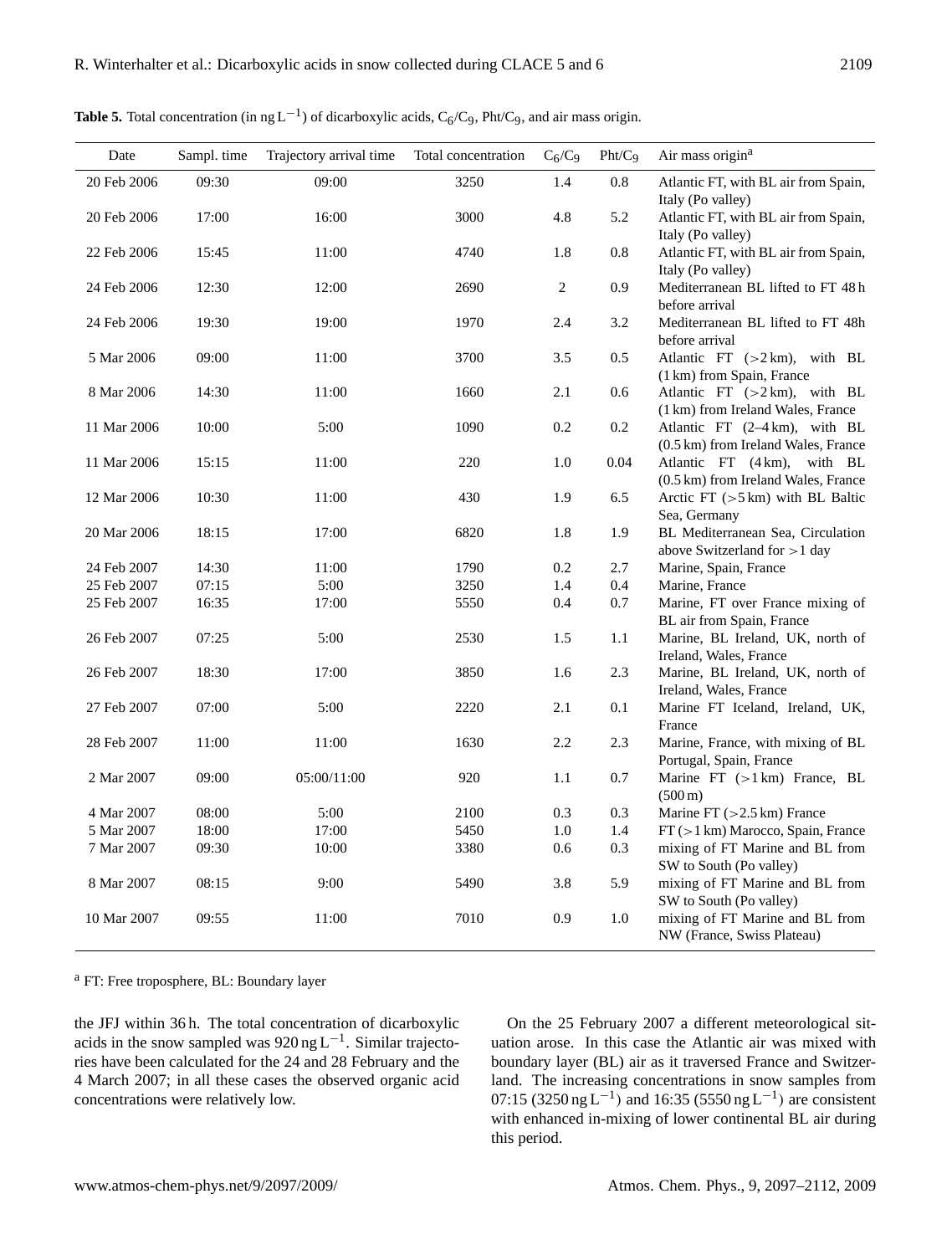On 22 February 2006 (Fig. 6) the incident air mass came from the Atlantic (80h prior to measurement), traversed Spain to the Mediterranean, and then moved north over Sardinia and Italy to the JFJ. BL air from Italy, especially from the highly polluted Po valley (Seibert et al., 1998), might be the cause of the very elevated concentrations of 4740 ng  $L^{-1}$ . A further high concentration (6820 ng L<sup>-1</sup>) was measured on 20 March 2006 (Fig. 7). On this occasion, prior to arrival at JFJ, the air mass came from the East in the free troposphere (FT), and mixed with air masses from the Mediterranean Sea before circulating over Switzerland for approximately one day below 1 km (Fig. 7). On this occasion polluted air from the Swiss plateau might be the origin of the high concentrations observed. The highest total concentration (7010 ng L−<sup>1</sup> ) of the organic acid measured in fresh snow was observed on 10 March 2007. Mixing of several trajectories from the FT with BL air from northern France just prior to reaching the JFJ could be the reason for the highly polluted snow samples.

In one case of snowfall (12 March 2006) air masses arrived at the JFJ from the Northeast (Fig. 8). On this occasion the back trajectories exhibited two influences at the JFJ, one from the FT about 5 km over Finland, and another from BL air over the Baltic Sea. This BL air was lifted above 1 km, 36 h prior to arrival at the JFJ, while crossing Germany. The influence of polluted BL air in-mixing was therefore rather low in duration at heights between 1 and 2 km, and the measured total concentration of  $430$  ng L<sup>-1</sup> is in the lower range.

In summary, low concentrations are measured when mainly FT air of marine origin arrived at the JFJ. In many cases the FT air is mixed to some extent with continental BL air, leading to higher concentrations. When the air masses originate mainly from the continental BL, in particular close to the measurement site, the observed acid concentrations were significantly higher. Although back trajectories themselves have an associated uncertainty, particular when vertical motion is experienced, they can be used in this study to reconcile the broadscale concentration patterns observed.

# **4 Conclusions**

The concentrations of higher linear dicarboxylic acids with 5 to 13 carbon atoms, phthalic acid and pinonic acid have been measured in fresh snow samples at the high Alpine site Jungfraujoch (JFJ, Switzerland) in winter and early spring 2006 and 2007 during the CLACE campaign 5 and 6, respectively. The concentrations of the individual compounds showed a wide range between the single snowfall events. This variation can be explained by the histories of the different air masses arriving at the JFJ.

Since the subsurface samples showed no consistent difference to the surface sample, we conclude that under these circumstances postdeposition of dicarboxylic acids did not influence the results significantly.

The acids may enter the snow through two mechanisms. Firstly the gas phase dicarboxylic acids, having low vapour pressures, condense on existing aerosol. This aerosol can then be effectively scavenged from the air by falling snow. Alternatively the aerosol on which the acid has condensed can become a CCN, which accumulates water and at sufficiently low temperatures freezes to fall later as snow. These two mechanisms cannot be distinguished using the data presented here.

A strong influence of anthropogenic sources was found in many snow samples, due to in-mixing of Boundary Layer (BL) air during transport to the site. In these cases elevated total concentrations of dicarboxylic acids have been observed. The entrainment of BL air from the Italian Po valley in the South or from the Swiss Plateau in the North was found to cause the highest observed total concentrations. Using the  $C_6/C_9$ -ratio and the Pht/C<sub>9</sub>-ratio the contribution of anthropogenic and biogenic sources to the dicarboxylic acid composition in the snow samples could be estimated, indicating that anthropogenic sources dominate over biogenic sources in air masses arriving at the JFJ during winter time.

This is therefore a successful demonstration of a new technique for the measurement of organic acids in snow. Further measurements at other locations are required to determine the spatial and seasonal distribution of these species. Based on these measurements, future laboratory studies concerning the effect of organic acids on ice nucleation should focus on the more abundant species namely in particular adipic acid, which was found twice at elevated concentrations, and also glutaric, azelaic and phthalic acid.

*Acknowledgements.* We gratefully acknowledge funding of this work by the Deutsche Forschungsgemeinschaft (DFG) as part of the collaborative research centre (Sonderforschungsbereich) "Die troposphärische Eisphase" (SFB 641). We thank Joachim Curtius and the International Foundation High Altitude Research station Jungfraujoch (HSRSJ) for organizing the field campaign. We also thank the custodians at HSRSJ for support. The authors gratefully acknowledge the NOAA Air Resources Laboratory (ARL) for the provision of the HYSPLIT transport and dispersion model website [\(http://www.arl.noaa.gov/ready.html\)](http://www.arl.noaa.gov/ready.html) used in this publication.

The service charges for this open access publication have been covered by the Max Planck Society.

Edited by: T. Koop

## **References**

- Andreae, M. O. and Crutzen, P. J.: Atmospheric aerosols: biogeochemical sources and role in atmospheric chemistry, Science, 276, 1052–1058, 1997.
- Baboukas, E. D., Kanakidou, M., and Mihalopoulos, N.: Carboxylic acids in gas and particulate phase above the Atlantic Ocean, J. Geophys. Res., 105, 14459–14471, 2000.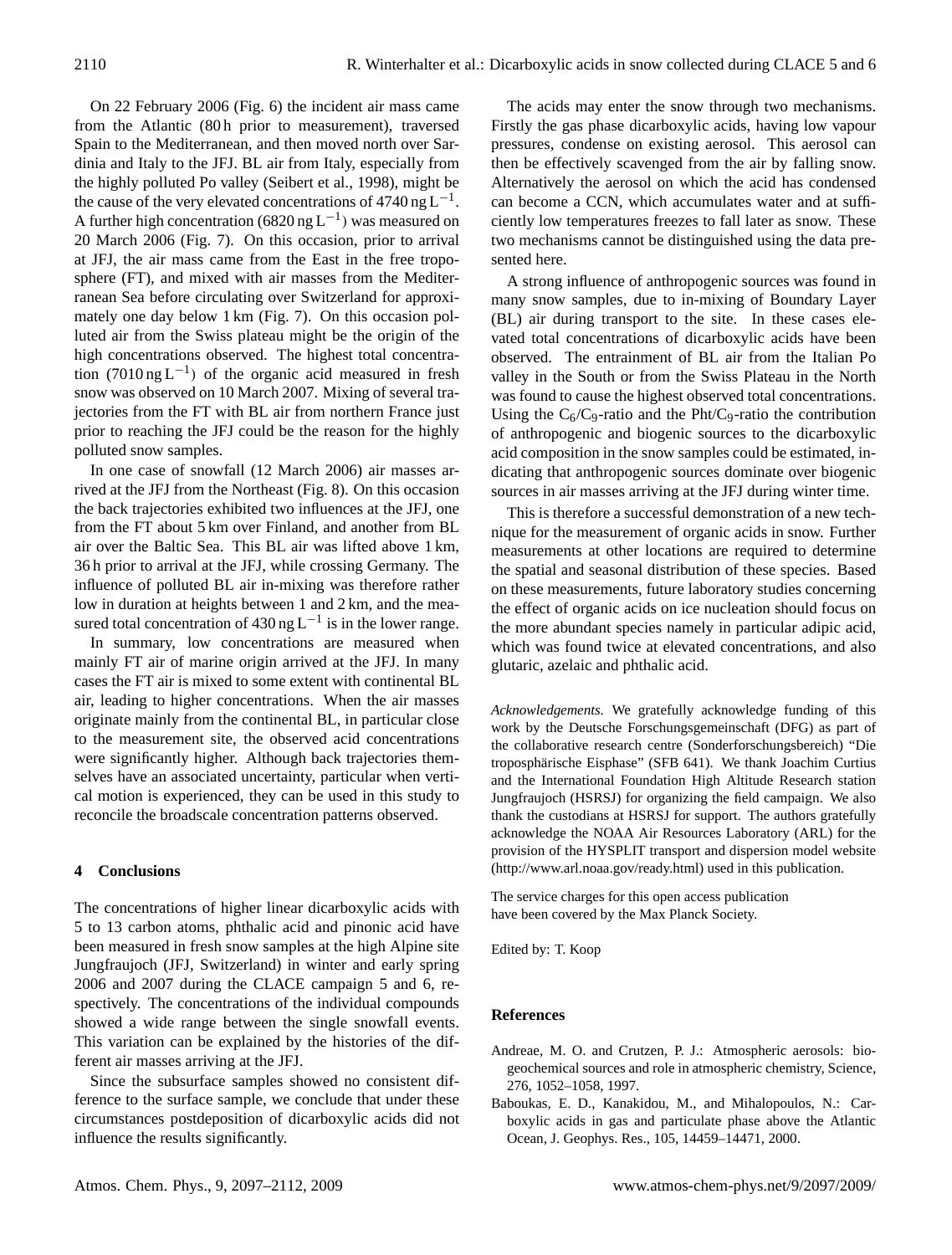- Baltensperger, U., Gaggeler, H. W., Jost, D. T., Nieveler, U. E., and Schwikowski, M.: In-cloud scavenging by snow at a high-alpine site, J. Aerosol Sci., 22, S541–S544, 1991.
- Baltensperger, U., Gaggeler, H. W., Jost, D. T., Lugauer, M., Schwikowski, M., Weingartner, E., and Seibert, P.: Aerosol climatology at the high-alpine site Jungfraujoch, Switzerland, J. Geophys. Res.-Atmos., 102, 19707–19715, 1997.
- Baltensperger, U., Schwikowski, M., Jost, D. T., Nyeki, S., Gaggeler, H. W., and Poulida, O.: Scavenging of atmospheric constituents in mixed phase clouds at the high-alpine site Jungfraujoch part I: Basic concept and aerosol scavenging by clouds, Atmos. Environ., 32, 3975–3983, 1998.
- Bilde, M., Svenningsson, B., Monster, J., and Rosenorn, T.: Evenodd alternation of evaporation rates and vapor pressures of  $C_3$ – C9 dicarboxylic acid aerosols, Environ. Sci. Technol., 37, 1371– 1378, 2003.
- Choularton, T. W., Bower, K. N., Weingartner, E., Crawford, I., Coe, H., Gallagher, M. W., Flynn, M., Crosier, J., Connolly, P., Targino, A., Alfarra, M. R., Baltensperger, U., Sjogren, S., Verheggen, B., Cozic, J., and Gysel, M.: The influence of small aerosol particles on the properties of water and ice clouds, Faraday Discuss., 137, 205–222, 2008.
- Draxler, R. R. and Rolph, G. D.: HYSPLIT (HYbrid Single-Particle Lagrangian Integrated Trajectory), Model access via NOAA ARL READY Website [\(http://www.arl.noaa.gov/ready/hysplit4.](http://www.arl.noaa.gov/ready/hysplit4.html) [html\)](http://www.arl.noaa.gov/ready/hysplit4.html), NOAA Air Resources Laboratory, Silver Spring, MD., 2003.
- Fries, E., Sieg, K., Puttmann, W., Jaeschke, W., Winterhalter, R., Williams, J., and Moortgat, G. K.: Benzene, alkylated benzenes, chlorinated hydrocarbons and monoterpenes in snow/ice at Jungfraujoch (46.6 degrees N, 8.0 degrees E) during CLACE 4 and 5, Sci. Total Environ., 391, 269–277, 2008.
- Grosjean, D., Van Cauwenberghe, K., Schmid, J. P., Kelley, P. E., and Pitts, J. N.: Idenfication of  $C_3 - C_{10}$  aliphatic dicarboxylic acids in airborne particulate matter, Environ. Sci. Technol., 12, 313–317, 1978.
- Hatakeyama, S., Ohno, M., Weng, J. H., Tagake, H., and Akimoto, H.: Mechanism for the formation of gaseous and particulate products from ozone-cycloalkene reactions in air, Environ. Sci. Technol., 21, 52–57, 1987.
- Hatakeyama, S., Izumi, K., Fukuyama, T., and Akimoto, H.: Reactions of ozone with alpha-pinene and beta-pinene in air: Yields of gaseous and particulate products, J. Geophys. Res., 94, 13013– 13024, 1989.
- Hatakeyama, S., Izumi, K., Fukuyama, T., Akimoto, H., and Washida, N.: Reactions of OH with alpha-pinene and betapinene in air: Estimate of global CO production from the atmospheric oxidation of terpenes, J. Geophys. Res., 96, 947–958, 1991.
- Ho, K. F., Lee, S. C., Cao, J. J., Kawamura, K., Watanabe, T., Cheng, Y., and Chow, J. C.: Dicarboxylic acids, ketocarboxylic acids and dicarbonyls in the urban roadside area of Hong Kong, Atmos. Environ., 40, 3030–3040, 2006.
- Kavouras, I. G., Mihalopoulos, N., and Stephanou, E. G.: Formation of atmospheric particles from organic acids produced by forests, Nature, 395, 683–686, 1998.
- Kawamura, K. and Gagosian, R. B.: Implications of  $\omega$ oxocarboxylic acids in the remote marine atmosphere for photooxidation of unsaturated fatty acids, Nature, 325, 330–332,

1987.

- Kawamura, K. and Kaplan, I. R.: Motor exhaust emissions as a primary source for dicarboxylic acids in Los Angeles ambient air, Environ. Sci. Technol., 21, 105–110, 1987.
- Kawamura, K. and Ikushima, K.: Seasonal changes in the distribution of dicarboxylic acids in the urban atmosphere, Environ. Sci. Technol., 27, 2227–2235, 1993.
- Kawamura, K., Kasukabe, H., and Barrie, L. A.: Source and reaction pathways of dicarboxylic acids, ketoacids and dicarbonyls in Arctic aerosols – one year of observations, Atmos. Environ., 30, 1709–1722, 1996.
- Kawamura, K. and Sakaguchi, F.: Molecular distribution of water soluble dicarboxylic acids in marine aerosols over the Pacific Ocean including tropics, J. Geophys. Res., 104, 3501–3509, 1999.
- Kawamura, K. and Watanabe, T.: Determination of stable carbon isotopic compositions of low molecular weight dicarboxylic acids and ketocarboxylic acids in atmospheric aerosol and snow samples, Anal. Chem., 76, 5762–5768, 2004.
- Kippenberger, M., Winterhalter, R., and Moortgat, G. K.: Determination of higher carboxylic acids in snow samples using solidphase extraction and LC/MS-TOF, Anal. Bional. Chem., 392, 1459–1470, 2008.
- Koch, S., Winterhalter, R., Uherek, E., Kolloff, A., Neeb, P., and Moortgat, G. K.: Formation of new particles in the gas-phase ozonolysis of monoterpenes, Atmos. Environ., 34, 4031–4042, 2000.
- Lefer, B. L., Talbot, R. W., Harriss, R. C., Bradshaw, J. D., Sandholm, S. T., Olson, J. O., Sachse, G. W., Collins, J., Shipham, M. A., Blake, D. R., Klemm, K. I., Klemm, O., Gorzelska, K., and Barrick, J.: Enhancement of acidic gases in biomass burning impacted air masses over Canada, J. Geophys. Res., 99, 1721–1737, 1994.
- Legrand, M. and DeAngelis, M.: Light carboxylic acids in Greenland ice - a record of past forest fires and vegetation emissions from the boreal zone, J. Geophys. Res., 101, 4129–4145, 1996.
- Li, Y. S., Campana, M., Reimann, S., Schaub, D., Stemmler, K., Staehelin, J., and Peter, T.: Hydrocarbon concentrations at the Alpine mountain sites Jungfraujoch and Arosa, Atmos. Environ., 39, 1113–1127, 2005.
- Limbeck, A. and Puxbaum, H.: Organic acids in continental background aerosol, Atmos. Environ., 33, 1847–1852, 1999.
- Limbeck, A., Puxbaum, H., Otter, L., and Scholes, M. C.: Semivolatile behavior of dicarboxylic acids and other polar organic species at a rural background site (Nylsvley, RSA), Atmos. Environ., 35, 1853–1862, 2001.
- Lugauer, M., Baltensperger, U., Furger, M., Gaggeler, H. W., Jost, D. T., Nyeki, S., and Schwikowski, M.: Influences of vertical transport and scavenging on aerosol particle surface area and radon decay product concentrations at the Jungfraujoch (3454 m above sea level), J. Geophys. Res.-Atmos., 105, 19869–19879, 2000.
- Mochida, M., Kawabata, A., Kawamura, K., Hatsushika, H., and Yamazaki, K.: Seasonal variation and origins of dicarboxylic acids in the marine atmosphere over the western North Pacific, J. Geophys. Res.-Atmos, 108, 4193, doi:10.1029/2002JD002355, 2003.
- Narukawa, M., Kawamura, K., Takeuchi, N., and Nakajima, T.: Distribution of dicarboxylic acids and carbon isotopic compo-